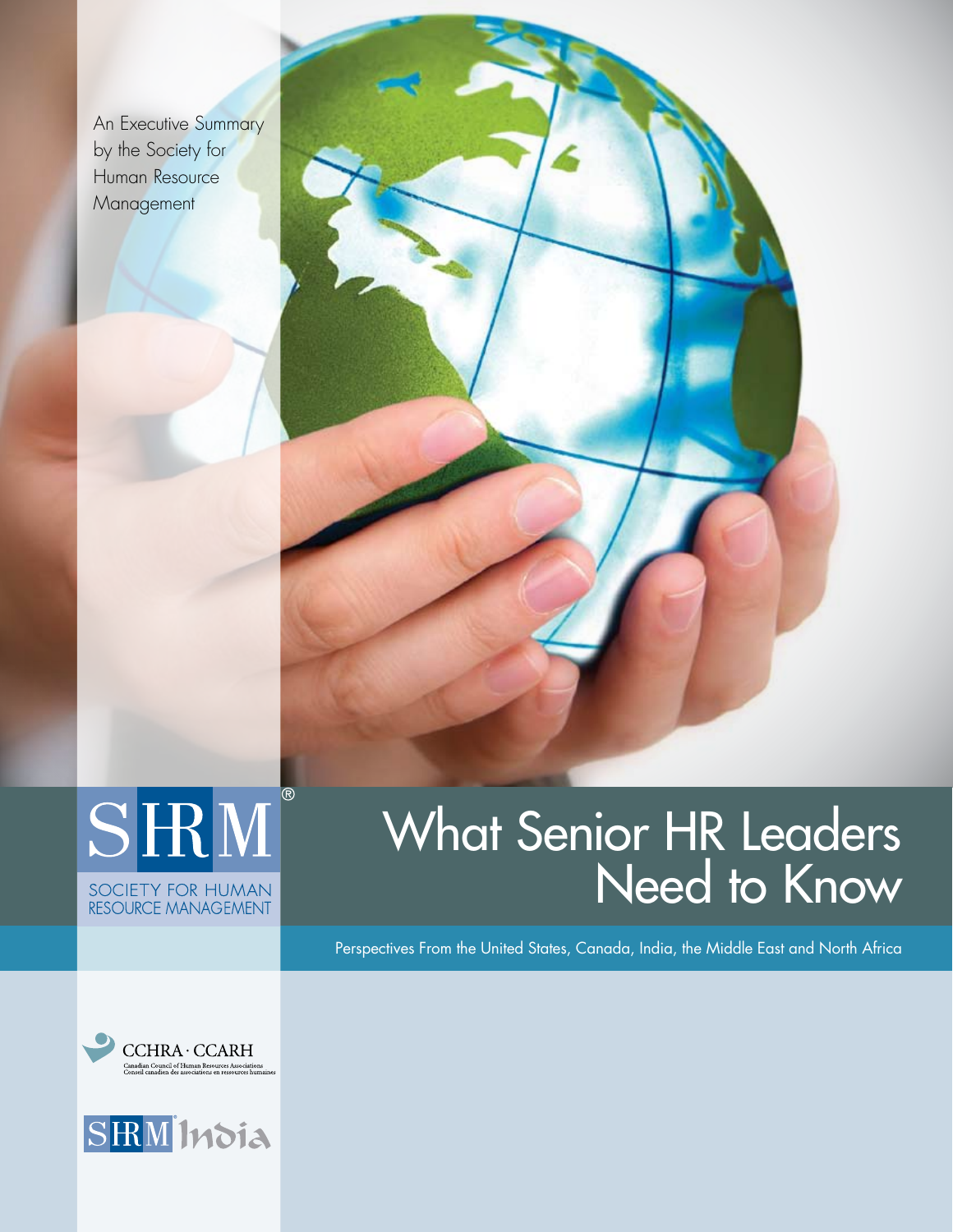

**Media Contact** Julie Malveaux

### **USA**

**SHRM** Alexandria, VA 22314 Phone: +1-800-283-7476 Fax: +1-703-535-6432 E-mail: shrm@shrm.org

#### **China**

Beijing Representative Office SHRM Corporation No.2, Kexueyuan South Road Zhongguancun, Haidian District Beijing, 100190 Tel: +86-10-59822093 / 59822146 Fax: +86-10-59822588

#### **India**

SHRM India 702, 7th Floor Raheja Towers Plot C-62, G Block Maharashtra Tel: +91-22-42472000 Fax: +91-22-42472010

#### **Online**

SHRM Research: www.shrm.org/research SHRM Survey Findings: www.shrm.org/surveys

#### About This Report

Beginning in March 2009, the Society for Human Resource Management (SHRM) conducted a poll among HR professionals in the United States, Canada, India, the Middle East and North Africa about the most important competencies—defined as knowledge, skills, abilities and other qualities—for senior HR leaders. SHRM partnered with the Canadian Council of Human Resources Associations (CCHRA) to collect poll data in Canada through eight of its nine provincial associations. SHRM India, a wholly owned subsidiary of SHRM, organized data collection among HR professionals in India. Poll participants were presented with a list of 18 important competencies for senior HR leaders, as identified through recent SHRM qualitative research with HR leaders and members of the academic community. From this list, poll respondents were asked to identify the top five competencies for senior HR leaders in general, weigh in on how those competencies may change in importance five years into the future and share their opinions about the extent to which the top competencies can be cultivated. Further, respondents were asked about competencies needed for HR leadership roles within global organizations and during times of economic crisis. This executive summary presents an analysis of the 2009 HR Leadership Competencies Poll results and examines differences among countries in beliefs about the qualities required of the most successful senior HR leaders.

#### About SHRM

The Society for Human Resource Management (SHRM) is the world's largest association devoted to human resource management. Representing more than 250,000 members in over 140 countries, the Society serves the needs of HR professionals and advances the interests of the HR profession. Founded in 1948, SHRM has more than 575 affiliated chapters within the United States and subsidiary offices in China and India. Visit SHRM at www.shrm.org.

#### About SHRM India

SHRM India is a wholly owned subsidiary of the Society for Human Resource Management. Sharing the same mission as the world's largest HR association, SHRM India is devoted to supporting the professional and advancing the profession of human resource management in India. Whether it is offering professional development programs or conducting joint research, SHRM India's mission is to leverage the strengths of the professional in the West and in India to share information and advance the human resource profession in a global community.

#### About the Canadian Council of Human Resources Associations

Established in 1994, the Canadian Council of Human Resources Associations (CCHRA) is a collaborative effort of all the provincial HR associations from across Canada. Collectively, the membership from all the provincial associations includes more than 19,000 Certified Human Resources Professionals (CHRP) and 39,000 professionals. The CCHRA is a national voice on the enhancement and promotion of the profession across Canada, through established and credible designations, collaborating on national issues related to the profession, leading federal government relations, and proactively positioning the national human resources agenda at the international level.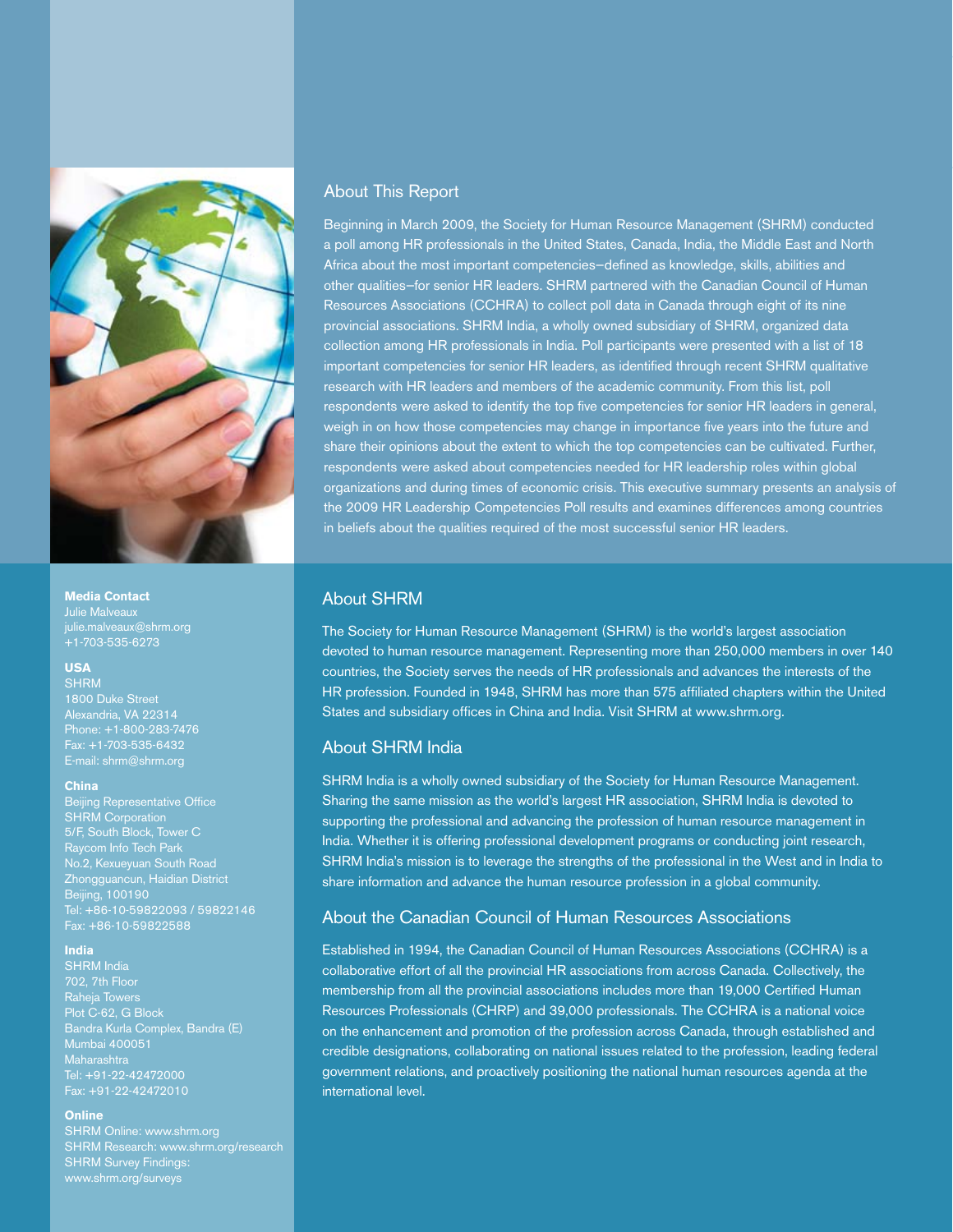

# **Contents**

- 2 Gaining Global Perspectives About Senior HR Leadership Competencies
- 3 Data Highlights
- 5 Poll Results
	- 5 Which Competencies Matter Most?
	- 7 Looking Ahead: What Will Change?
	- 9 Cultivating Competency
	- 11 Leading Globally
	- 13 HR Leadership in Times of Economic Crises
- 15 Conclusions
- 16 Methodology
- 18 Demographics
- 20 Additional SHRM Resources
- 20 Endnotes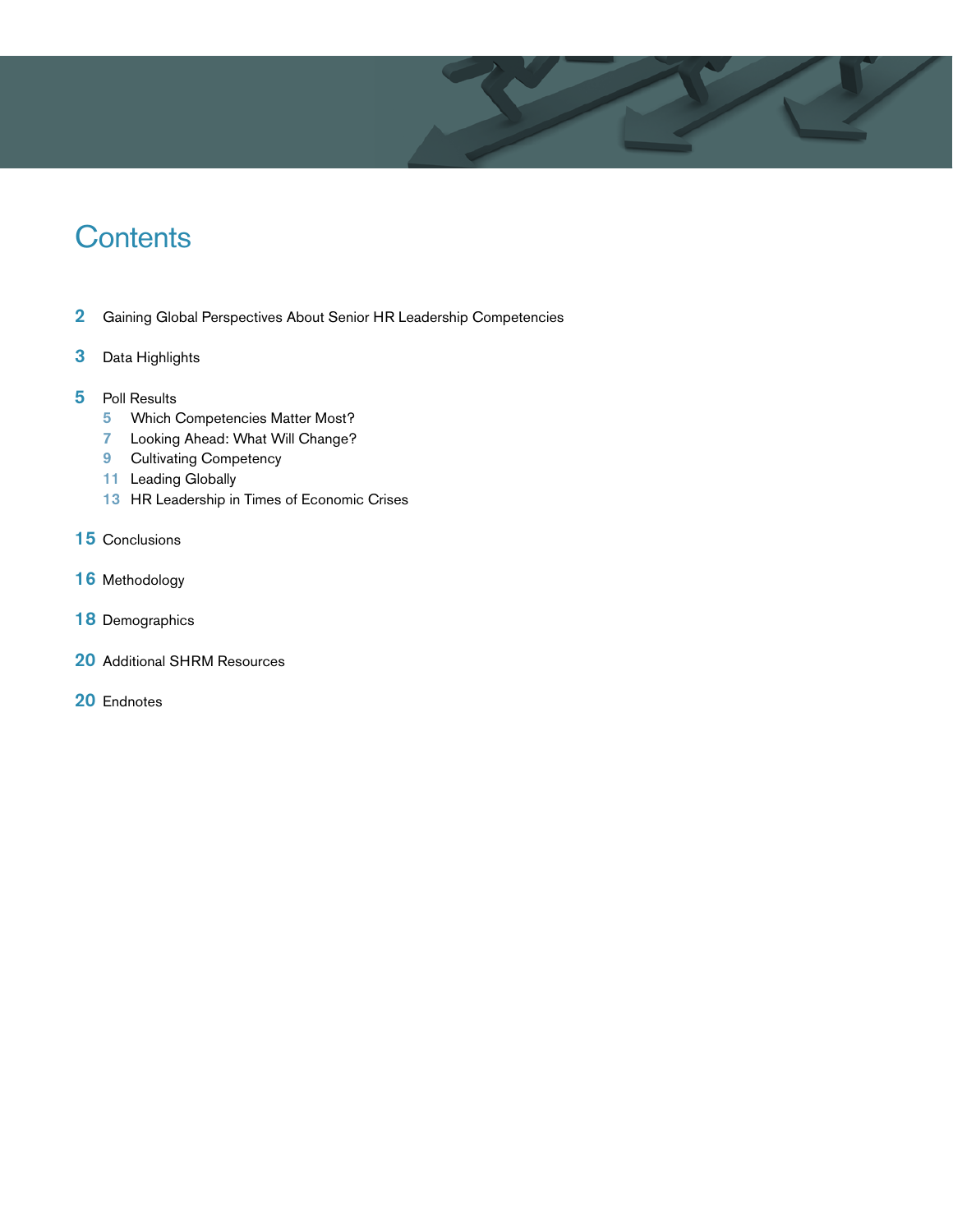# Gaining Global Perspectives About Senior HR Leadership Competencies

As the nature of doing business changes, human resource roles are expanding and refocusing. Far from simply reacting to major events in the business climate, economy and labor market, HR professionals are uniquely positioned to look ahead to industry and global changes and to anticipate the resulting impact on how business is conducted. HR is increasingly called upon to navigate organizations through changes that occur as a result of trends in globalization, technology, the labor market and financial outlooks. In order to successfully fulfill these expectations, HR leaders must respond by identifying and developing the competencies required of their dynamic roles.

HR leaders have stepped up to unprecedented challenges in recent years as the world economy shifted and slid into recession in many countries. To a large extent, in the United States, the economic decline has created new expectations for HR professionals as businesses focused on surviving turbulent financial conditions by drastically trimming budgets and often reducing payroll while maintaining core operations.2 As the economy prepares for recovery, HR leaders will be expected to acquire new competencies to lead business regrowth while implementing lessons learned from lean times.

In addition to a country's or region's economic outlook—whether in a growth phase, economic decline or recovery—cultural context contributes to the definition of what makes a senior HR leader successful domestically. In a global economy, it is important to understand the expectations of HR leaders in broader world areas, particularly those that are key components of the world economy, to have a global outlook that senior HR leaders will need to adopt as business operations mobilize across borders. For example, India has experienced rapid growth and change as it embraced globalization, and business there moves at a frenetic pace. The Middle East has also seen tremendous business growth in recent years, and HR professionals there—a number of whom are Western expatriates—are responding to industry and world economic cycles.

As part of SHRM's ongoing effort to identify the most important knowledge, skills, abilities and other attributes required of highly successful senior HR leaders, reaching out to the international HR community assists in identifying the competencies required of senior HR leaders operating within those countries, regionally and globally. Further, it affords insight into the perceived nature of those competencies and projections about how they may change in the future.

**Competencies** are defined as a combination of **knowledge, skills, abilities and other qualities**.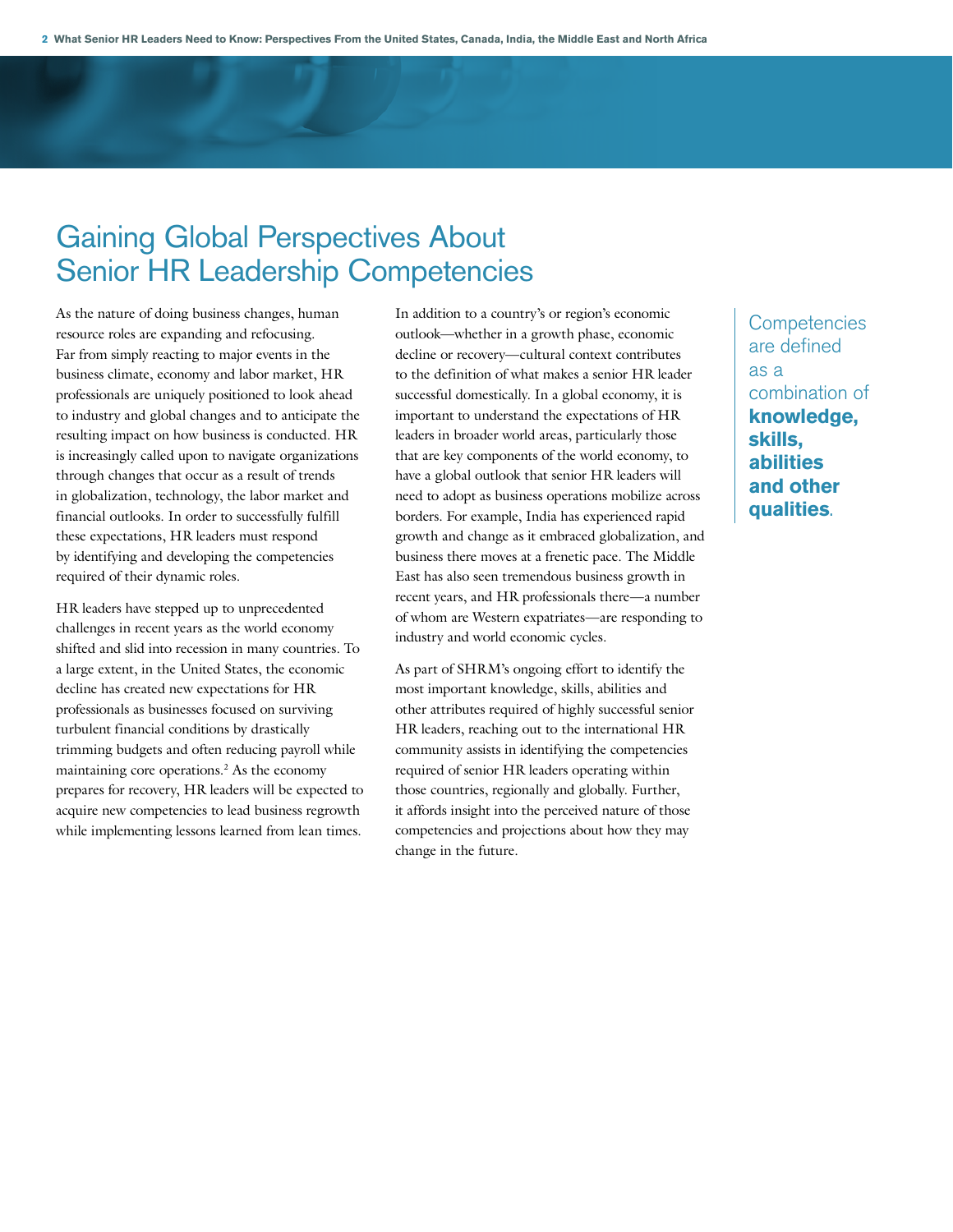# Data Highlights

The results of this research illustrate that there is much agreement across countries/regions about the competencies required of senior HR leaders under various operating conditions. Strategy and communication emerged as most important to these advanced roles within the HR profession: the largest percentages of HR professionals across all four countries/regions indicated that *strategic thinking* and *effective communication* were competencies needed by successful senior HR leaders. There was substantial overlap among countries/regions in the overall top five competencies for senior HR leaders, particularly for India and the Middle East and North Africa, which shared all five top-rated competencies, although in different orders of importance. Further, the top competencies were viewed similarly by HR professionals across countries/regions as far as their potential to be cultivated and relative importance five years into the future.

### **Additional Key Findings**

**Shared views about the importance of certain competencies in the future:** Similar percentages of respondents across all countries/regions indicated increasing importance for the top two selected competencies, *strategic thinking* and *effective communication*, five years into the future.

**Mixed views on the cultivation prospects of specific competencies:** Across the four countries/ regions, larger percentages of HR professionals believed that it is very possible to cultivate *effective communication* than those who believed that it is very possible to cultivate *strategic thinking*.

**Consensus about competencies for global HR leaders:** *Effective communication, strategic thinking, global intelligence/global mindset* and *cross-cultural intelligence* rated in the top five for each of the four countries/regions for competencies required of senior HR leaders in global organizations.

**Concise, forward-oriented leadership is most important in turbulent times:** The three competencies that stand out most for senior HR leaders during a financial crisis are *effective communication, strategic thinking* and *leading change*.

### **What Do These Findings Mean for HR Professionals?**

**Potential to develop senior HR leadership:** Although there is some belief that certain leadership competencies are more amenable to cultivation than others, it should be noted that all knowledge, skills and abilities that are important for senior HR leadership have some measure of development and enhancement capacity. Aspiring HR leaders in particular can benefit from training and development opportunities that focus on expanding competencies that are most important for advanced HR roles.

#### **Keeping competencies sharp and up-to-date:**

Knowing how the particular competencies required of senior HR leaders will change in importance five years into the future provides HR professionals with a game plan for meeting changes in expectations of their roles over time. Further, this also helps with long-range succession planning in preparing junior HR professionals to step up to leadership roles in the future.

**Leading globally:** The success of global mobility is related to knowing the business culture in the countries and regions of operations. Senior HR professionals are increasingly finding themselves part of the leadership teams in multinational corporations and deployed on expatriate assignments. These HR leaders will benefit from understanding the expectations of the competencies that they bring to roles outside of their home countries.

# **There was substantial overlap**

among countries/ regions in the overall top five competencies for senior HR leaders.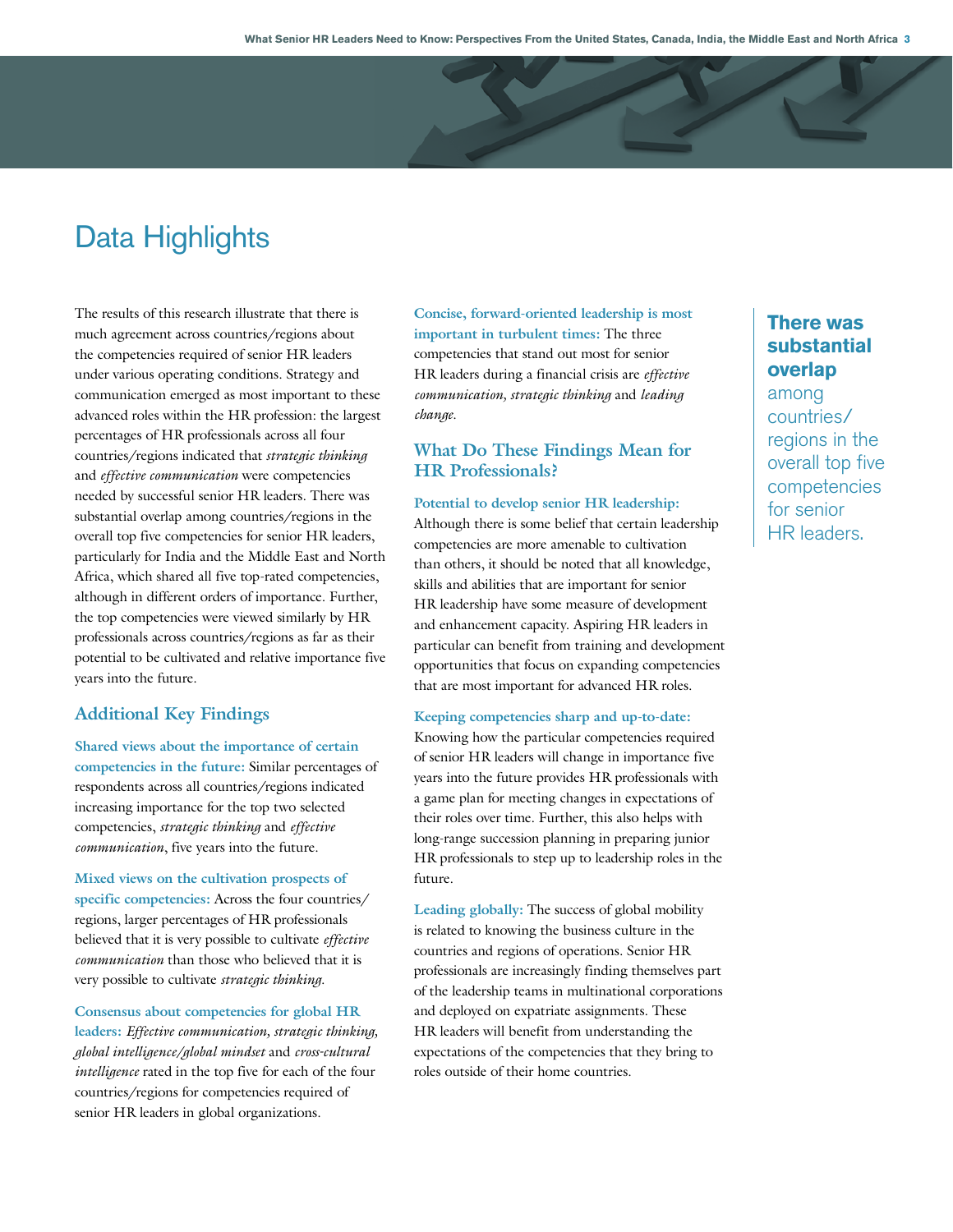# Top 18 Core Senior HR **Leadership Competencies**

#### Business knowledge: An

understanding of the operations and processes of how business is conducted.

# Coaching/developing others:

Helping others to reach their potential.

Credibility: Being perceived by others as having the knowledge and experience to back up one's authority.

Critical/analytical thinking: Seeking information and using that information to inform decision and resolve problems.

### Cross-cultural intelligence:

Knowledge of and sensitivity to differences among cultures.

Effective communication: Being able to verbally or in writing convey messages in terms that make sense, and also to actively listen to others' interpersonal communications.

Ethical behavior: Perception of the moral appropriateness of individual and/or group conduct or behavior.

Flexibility/adaptability: The ability to adjust the approach as required by shifts within the organization and in the external business environment.

### Global intelligence/global mindset:

An overarching way of thinking about the nature of doing business that includes an understanding of and sensitivity to cultural differences among workers in other countries and legal issues inherent in operating a business multinationally.

HR knowledge: Understanding of tactical and strategic HR functions and processes.

Integrity: Honesty and doing the right thing.

Leading change: Charting the course for organization's stakeholders to navigate a shift in business processes, priorities, roles and expectations.

### Organizational knowledge:

Understanding the business issues that are specific to the organization and having empathy for and an awareness of the impact of human capital issues on the organization as a system.

### Persuasiveness/influencing

others: The art of using interpersonal skills to convince others to share one's perspective or way of thinking.

Results orientation/drive for performance: The ability to link processes and practices to positive outcomes and to demonstrate the value that HR brings to the organization.

### Shaping organizational culture:

Creating the values by which an organization operates.

Strategic thinking: Seeing the big picture, having a long-term line of sight and understanding the interconnectedness of decisions and activities within the various lines of the business.

Technological savvy: Knowledge of the unique solutions and challenges that new technology will bring to the organization and understanding of how talent management will be affected by a technologically enhanced business environment.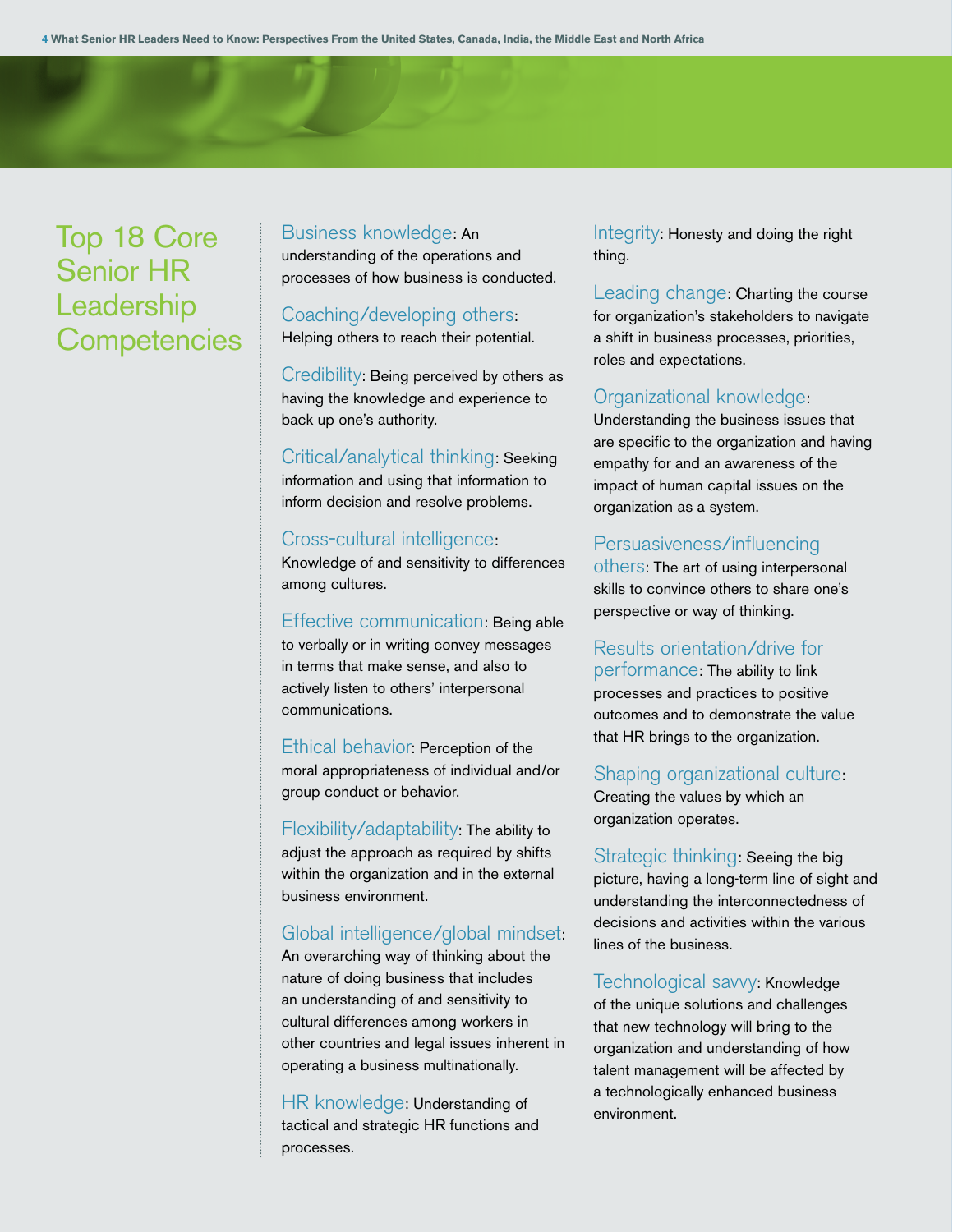# Poll Results

## **Which Competencies Matter Most?**

What are the top five most important knowledge, skills, abilities and other attributes for senior HR leaders? HR professionals were presented with a list of 18 competencies identified through previous SHRM research as most important for senior HR leaders. According to this research, across all four countries/regions, the two most highly rated competencies were *effective communication* and *strategic thinking*, although the order varied by country/region (Figure 1). Canada, India and the Middle East and North Africa also shared *leading change* as one of their top five selected competencies, and the United States, India and the Middle East and North Africa shared *HR knowledge* as a top competency. India and the Middle East and North Africa shared all five top-rated competencies, albeit not in the same order of importance, possibly indicating that senior HR professionals face similar

demands in those regions. The United States is the only country for which *integrity* and *ethical behavior* ranked among the top five overall competencies, which is likely influenced by numerous recent well-publicized corporate scandals and the Sarbanes-Oxley Act, which was signed into effect in 2002. In Canada, *persuasiveness*/*influencing others* and *credibility* rounded out the top five competencies for successful senior HR leaders.

Responses from HR professionals in the United States were largely consistent with the top competencies identified through previous SHRM research on senior HR leadership competencies with advanced HR professionals and the academic community. That research identified HR knowledge, strategic thinking, effective communication and ethical behavior among the top eight sets of competencies required for senior HR leaders at that time.

Across all four countries/ regions, the two most highly rated competencies were **effective communication** and **strategic thinking**.

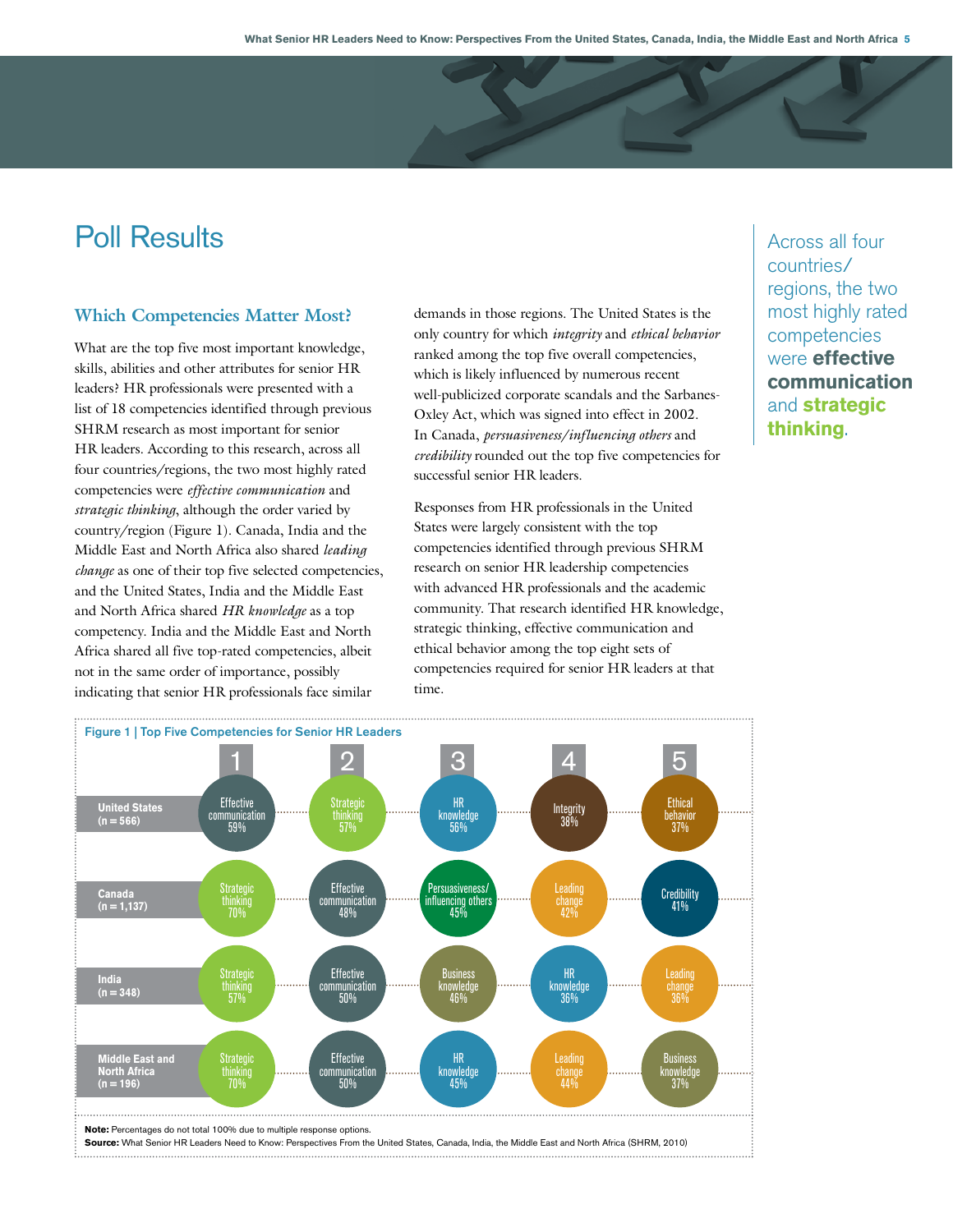Table 1 depicts the tremendous variation among countries/regions in the percentages of HR professionals who rated various competencies among the most important for successful senior HR leaders. There were only two senior HR leadership competencies for which there were no differences by country/region in the percentages of HR professionals who selected them as most important: *organizational knowledge* and *flexibility/adaptability*.

There were differences even among the top two selected competencies. HR professionals in the United States were more likely than their counterparts in Canada to have selected *effective communication* as a top leadership competency for successful senior HR professionals. In addition, HR professionals in Canada and the Middle East and North Africa were more likely than HR professionals in the United States and India to have selected *strategic thinking* as a top senior HR leadership competency.

There was consistency at the other end of the competency spectrum: *technological savvy* was the lowest rated competency across all four countries/ regions. Even so, there was variation in the percentages of HR professionals who selected this competency as important for senior HR leaders. HR professionals in Canada were less likely than HR professionals in the United States, India and the Middle East and North Africa, and HR professionals in the United States were less likely than those

| Table 1 | <b>Top Competencies for Senior HR Leaders</b> |                                     |                          |                      |                                                              |                                                                                                                    |
|---------|-----------------------------------------------|-------------------------------------|--------------------------|----------------------|--------------------------------------------------------------|--------------------------------------------------------------------------------------------------------------------|
|         |                                               | <b>United States</b><br>$(n = 566)$ | Canada<br>$(n = 1, 137)$ | India<br>$(n = 348)$ | <b>Middle East and</b><br><b>North Africa</b><br>$(n = 196)$ | Differences by Country/Region                                                                                      |
|         | Effective communication                       | 59%                                 | 48%                      | 50%                  | 50%                                                          | United States > Canada                                                                                             |
|         | Strategic thinking                            | 57%                                 | 70%                      | 57%                  | 70%                                                          | Canada, Middle East and North Africa > United States, India                                                        |
|         | <b>HR</b> knowledge                           | 56%                                 | 40%                      | 36%                  | 45%                                                          | United States > Canada, India, Middle East and North Africa                                                        |
|         | Integrity                                     | 38%                                 | 27%                      | 27%                  | 20%                                                          | United States > Canada, India, Middle East and North Africa                                                        |
|         | Ethical behavior                              | 37%                                 | 21%                      | 25%                  | 30%                                                          | United States, Middle East and North Africa > Canada<br>United States > India                                      |
|         | Business knowledge                            | 33%                                 | 27%                      | 46%                  | 37%                                                          | India, Middle East and North Africa > Canada<br>India > United States                                              |
|         | Credibility                                   | 31%                                 | 41%                      | 19%                  | 26%                                                          | United States, Canada > India<br>Canada > United States, Middle East and North Africa                              |
|         | Critical/analytical thinking                  | 28%                                 | 22%                      | 20%                  | 15%                                                          | United States > Middle East and North Africa                                                                       |
|         | Coaching/developing others                    | 26%                                 | 23%                      | 33%                  | 21%                                                          | India > Canada, Middle East and North Africa                                                                       |
|         | Leading change                                | 26%                                 | 42%                      | 36%                  | 44%                                                          | Canada, India, Middle East and North Africa > United States                                                        |
|         | Organizational knowledge                      | 22%                                 | 22%                      | 23%                  | 28%                                                          |                                                                                                                    |
|         | Persuasiveness/influencing others             | 20%                                 | 45%                      | 21%                  | 21%                                                          | Canada > United States, India, Middle East and North Africa                                                        |
|         | Flexibility/adaptability                      | 19%                                 | 17%                      | 12%                  | 14%                                                          |                                                                                                                    |
|         | Results orientation/drive for performance     | 18%                                 | 13%                      | 32%                  | 29%                                                          | India, Middle East and North Africa > United States<br>United States, India, Middle East and North Africa > Canada |
|         | Shaping organizational culture                | 14%                                 | 34%                      | 24%                  | 23%                                                          | Canada, India, Middle East and North Africa > United States<br>Canada > India, Middle East and North Africa        |
|         | Cross-cultural intelligence                   | 6%                                  | 3%                       | 9%                   | 17%                                                          | United States, India, Middle East and North Africa > Canada<br>Middle East and North Africa > United States, India |
|         | Global intelligence/global mindset            | 5%                                  | 5%                       | 22%                  | 13%                                                          | India, Middle East and North Africa > United States, Canada                                                        |
|         | Technological savvy                           | 3%                                  | 1%                       | 7%                   | 5%                                                           | United States, India, Middle East and North Africa > Canada<br>India > United States                               |

**Note:** Columns sorted in descending order by U.S. data. Percentages do not total 100% due to multiple response options. Blank cells indicate that statistically significant differences were not found.

**Source:** What Senior HR Leaders Need to Know: Perspectives From the United States, Canada, India, the Middle East and North Africa (SHRM, 2010)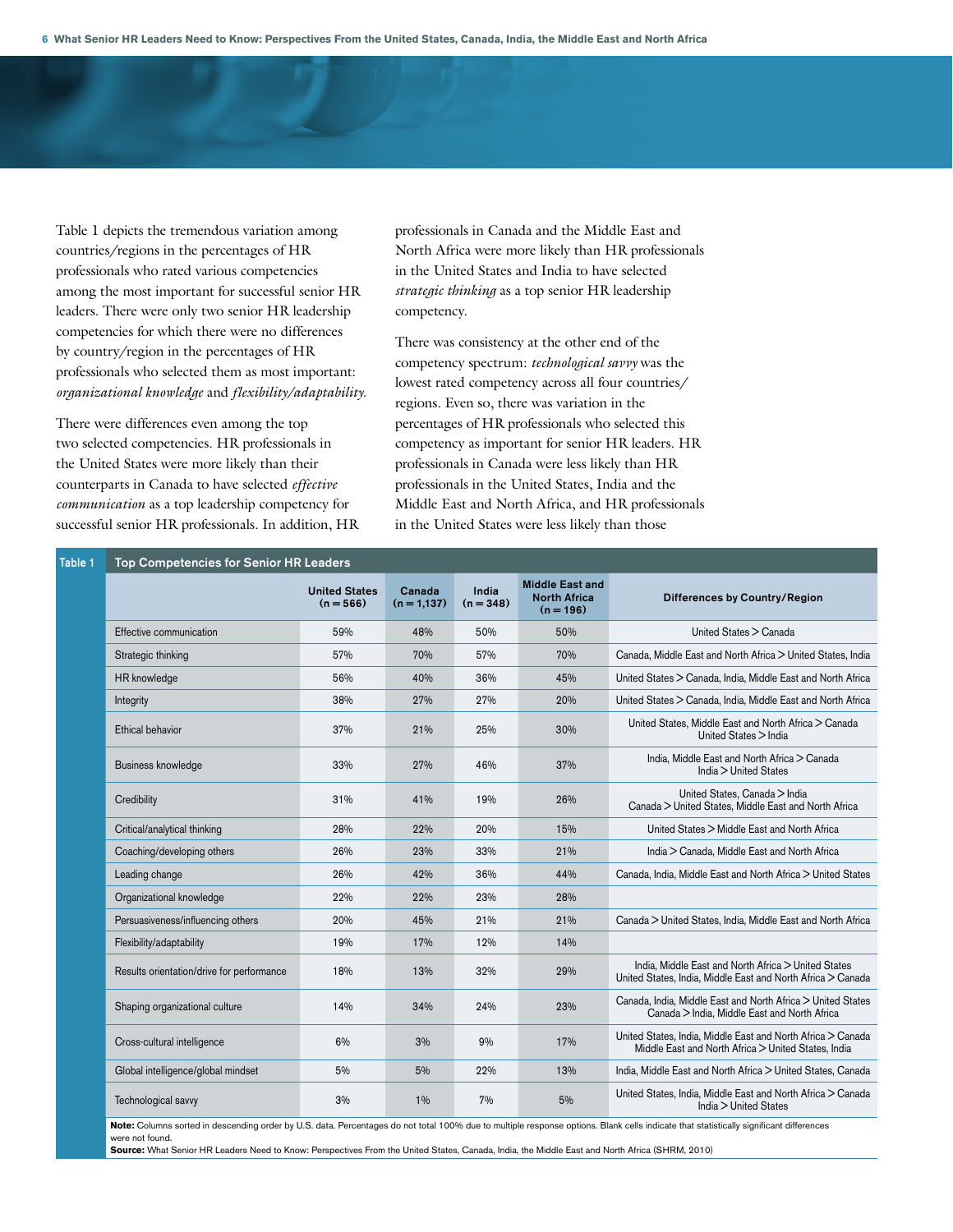in India, to select *technological savvy* as a top competency for senior HR leaders.

The variances in responses across countries/regions are clearly more nuanced than simply "regional" and likely are influenced by additional contexts such as country-specific culture and traditions, history and politics, labor and economic conditions, and so on.

#### **Looking Ahead: What Will Change?**

HR professionals were asked to indicate how each of their top five selected competencies for senior HR leaders would change in importance five years from now. Their responses, illustrated in Figures 2 through 5 for the top five overall competencies by country/region, provide senior HR leaders with a roadmap for the knowledge and skills areas in which they will be expected to become even stronger in the future. Roughly equal proportions of respondents across all countries/regions indicated increasing importance for the top two selected competencies: about two-thirds to three-quarters of respondents across countries/regions expected that *strategic thinking* will increase in importance five years from now and about one-half of respondents reported that *effective communication* will become more valuable five years into the future.

Interestingly, compared with respondents from the United States and Canada, slightly larger percentages of HR professionals from India and the Middle East and North Africa reported that their top five selected competencies would *decrease* in importance

five years from now. Nonetheless, the percentages of HR professionals reporting projected decreases in importance were small, with the vast majority of HR professionals reporting projected increases in importance or the same level of importance compared with today.

As illustrated in Figure 2, three-quarters of U.S. HR professionals who chose *strategic thinking* among the top five overall competencies indicated that it would increase in importance five years from now. Onehalf of U.S. HR professionals who selected *effective communication* as one of the top competencies indicated that it would be of increased importance in five years. Of the top five overall competencies for senior HR leaders in the United States, the smallest percentage felt that integrity would increase in importance five years from now.

More than three-quarters of Canadian HR professionals who selected *leading change* among the top senior HR leadership competencies indicated that it would be of increased importance five years from now (Figure 3). This may indicate that HR professionals see major changes on the horizon that will have a significant impact on how business is conducted in Canada and, subsequently, on HR's role in navigating organizations through periods of change. By contrast, only slightly more than one-quarter of Canadian HR professionals who selected credibility as one of the five most important competencies for senior HR leaders felt that it would increase in importance five years from now.



Note: Data depicted left to right in decreasing order of overall importance rating (i.e., Figure 1). Includes only responses of HR professionals who selected each competency as one of their top five most important competencies.

**Source:** What Senior HR Leaders Need to Know: Perspectives from the United States, Canada, India, the Middle East and North Africa (SHRM, 2010)

About two-thirds to three-quarters of respondents across countries/ regions expected that **strategic thinking** will increase in importance five years from now and about one-half of respondents reported that **effective communication** will become more valuable five years into the future.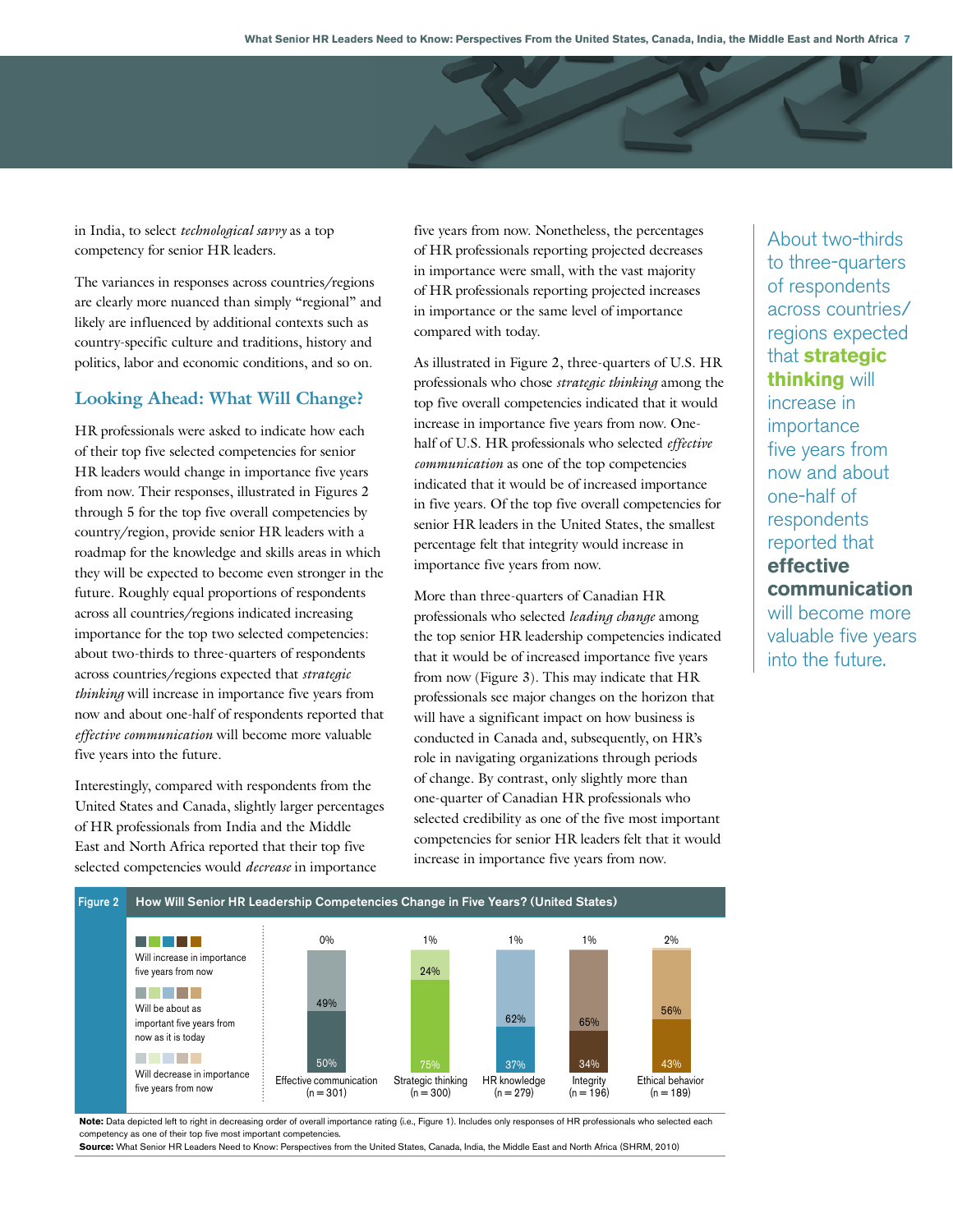

**Note:** Data depicted left to right in decreasing order of overall importance rating (as depicted in Figure 1). Includes only responses of HR professionals who selected each competency as one of their top five most important competencies

**Source:** What Senior HR Leaders Need to Know: Perspectives From the United States, Canada, India, the Middle East and North Africa (SHRM, 2010)



**Note:** Data depicted left to right in decreasing order of overall importance rating (as depicted in Figure 1). Includes only responses of HR professionals who selected each competency as one of their top five most important competencie

**Source:** What Senior HR Leaders Need to Know: Perspectives From the United States, Canada, India, the Middle East and North Africa (SHRM, 2010)



**Note:** Data depicted left to right in decreasing order of overall importance rating (as depicted in Figure 1). Includes only responses of HR professionals who selected each competency as one of their top five most important competencies. **Source:** What Senior HR Leaders Need to Know: Perspectives From the United States, Canada, India, the Middle East and North Africa (SHRM, 2010)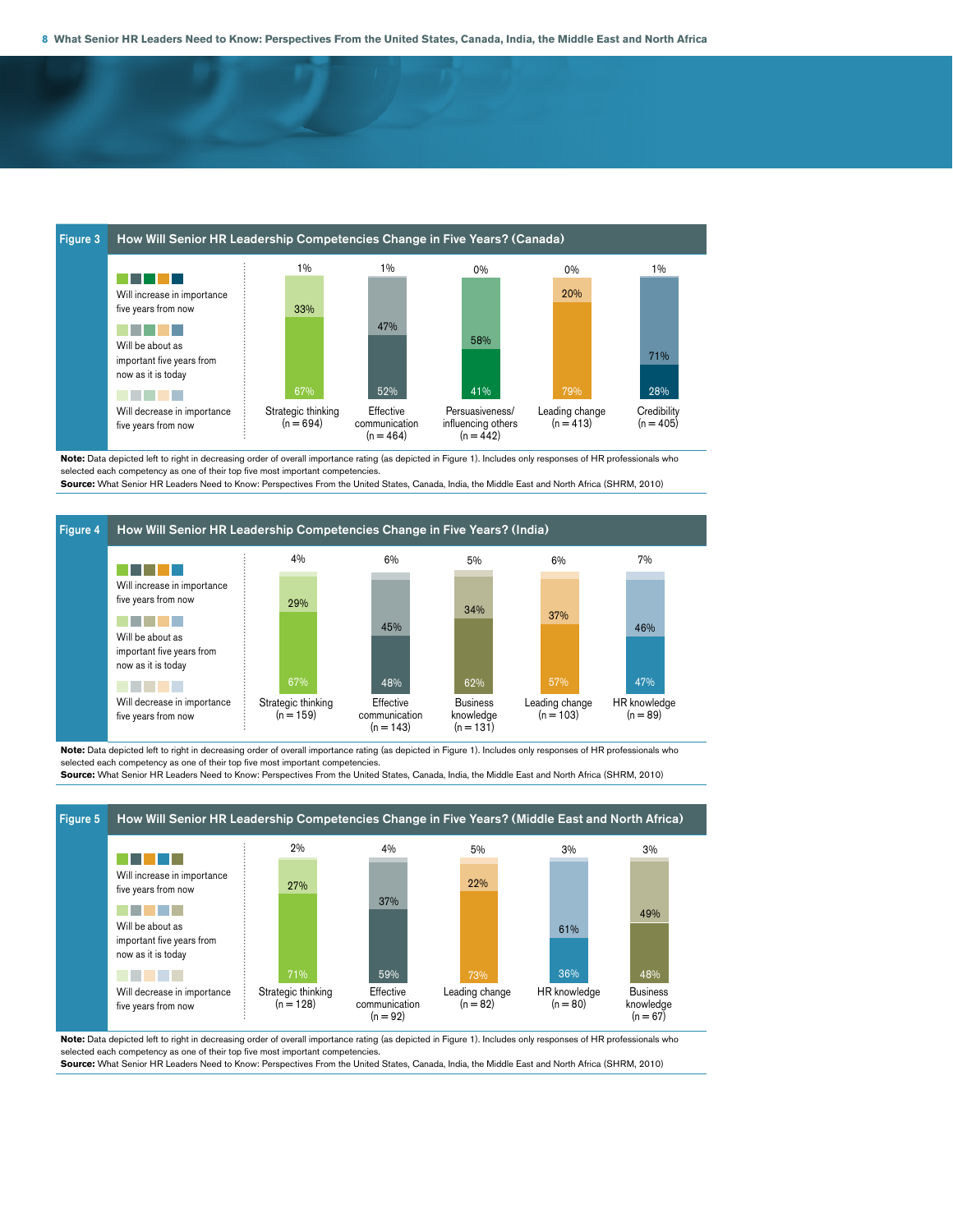As shown in Figures 4 and 5, although HR professionals in India and the Middle East and North Africa were in agreement about the five most important leadership competencies for senior HR professionals now, there was variation in projections of relative importance of each of the competencies five years into the future. About one-half to twothirds of Indian HR professionals believed that each of their top five rated competencies for successful senior HR leaders will increase in importance in five years. By contrast, almost three-quarters of HR professionals in the Middle East and North Africa reported expectations that *leading change* and *strategic thinking* will increase in importance for senior HR leaders in five years, compared with about one-half of respondents who expected an increase in importance of *effective communication* and *business knowledge* and about one-third of HR professionals who felt that *HR knowledge* would be of increased importance for senior HR leaders five years into the future.

#### **Cultivating Competency**

Can leadership competencies be cultivated? It depends in part on the nature of the competency and whether it is perceived as something that can be acquired, such as operational knowledge or skills, or as an attribute and part of the individual's character. Additionally, cultural context may influence one's belief about whether certain competencies can be learned. Figures 6 through 9 depict HR professionals' beliefs about the cultivation prospects

of the top five senior HR leadership competencies for each of the four countries/regions.

Across the four countries/regions, there were substantial differences in beliefs about the cultivation prospects of the top two competencies for senior HR leaders. More HR professionals believed that it was "very possible" to cultivate *effective communication* compared with those who felt the same way about *strategic thinking*. For example, among HR professionals in the United States, about two-thirds believed that it was "very possible" to cultivate *effective communication*, compared with slightly more than one-third of HR professionals who thought that it was "very possible" to cultivate *strategic thinking*. Moreover, HR professionals in the United States and India were more likely than HR professionals in Canada to indicate that it was "very possible" to cultivate *effective communication*, whereas HR professionals in Canada were more likely than their counterparts in the United States and India to indicate that it was "somewhat possible" to cultivate this competency. By contrast, HR professionals in the United States, India and the Middle East and North Africa were more likely than HR professionals in Canada to believe that it was "very possible" to cultivate *strategic thinking*. HR professionals in the United States were more likely than those in India, and HR professionals in Canada were more likely than those in India and the Middle East and North Africa, to indicate that it was "somewhat possible" to cultivate *strategic thinking*.

# **Cultural context** may influence one's belief about whether certain competencies can be learned.



**Note:** Data depicted left to right in decreasing order of overall importance rating (as depicted in Figure 1). Includes only responses of HR professionals who selected each competency as one of their top five most important competencies.

**Source:** What Senior HR Leaders Need to Know: Perspectives From the United States, Canada, India, the Middle East and North Africa (SHRM, 2010)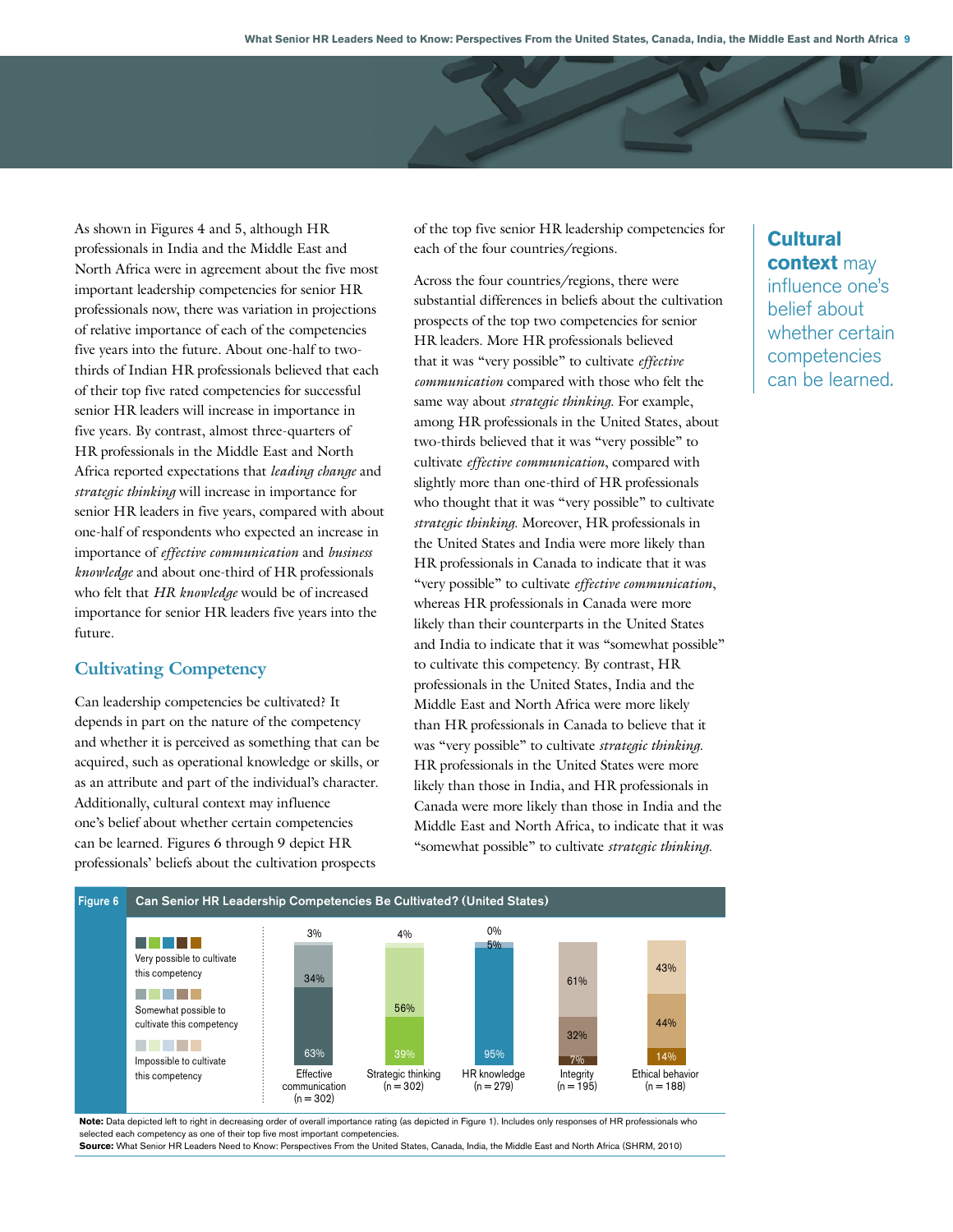

**Note:** Data depicted left to right in decreasing order of overall importance rating (as depicted in Figure 1). Includes only responses of HR professionals who selected each competency as one of their top five most important competencies.

**Source:** What Senior HR Leaders Need to Know: Perspectives From the United States, Canada, India, the Middle East and North Africa (SHRM, 2010)



**Note:** Data depicted left to right in decreasing order of overall importance rating (as depicted in Figure 1). Includes only responses of HR professionals who selected each competency as one of their top five most important competencie

**Source:** What Senior HR Leaders Need to Know: Perspectives From the United States, Canada, India, the Middle East and North Africa (SHRM, 2010)



**Note:** Data depicted left to right in decreasing order of overall importance rating (as depicted in Figure 1). Includes only responses of HR professionals who selected each competency as one of their top five most important competencie

**Source:** What Senior HR Leaders Need to Know: Perspectives From the United States, Canada, India, the Middle East and North Africa (SHRM, 2010)

# HR

professionals in India and Middle Eastern and North Africa have similar beliefs about the extent to which **selected competencies can be taught or learned**.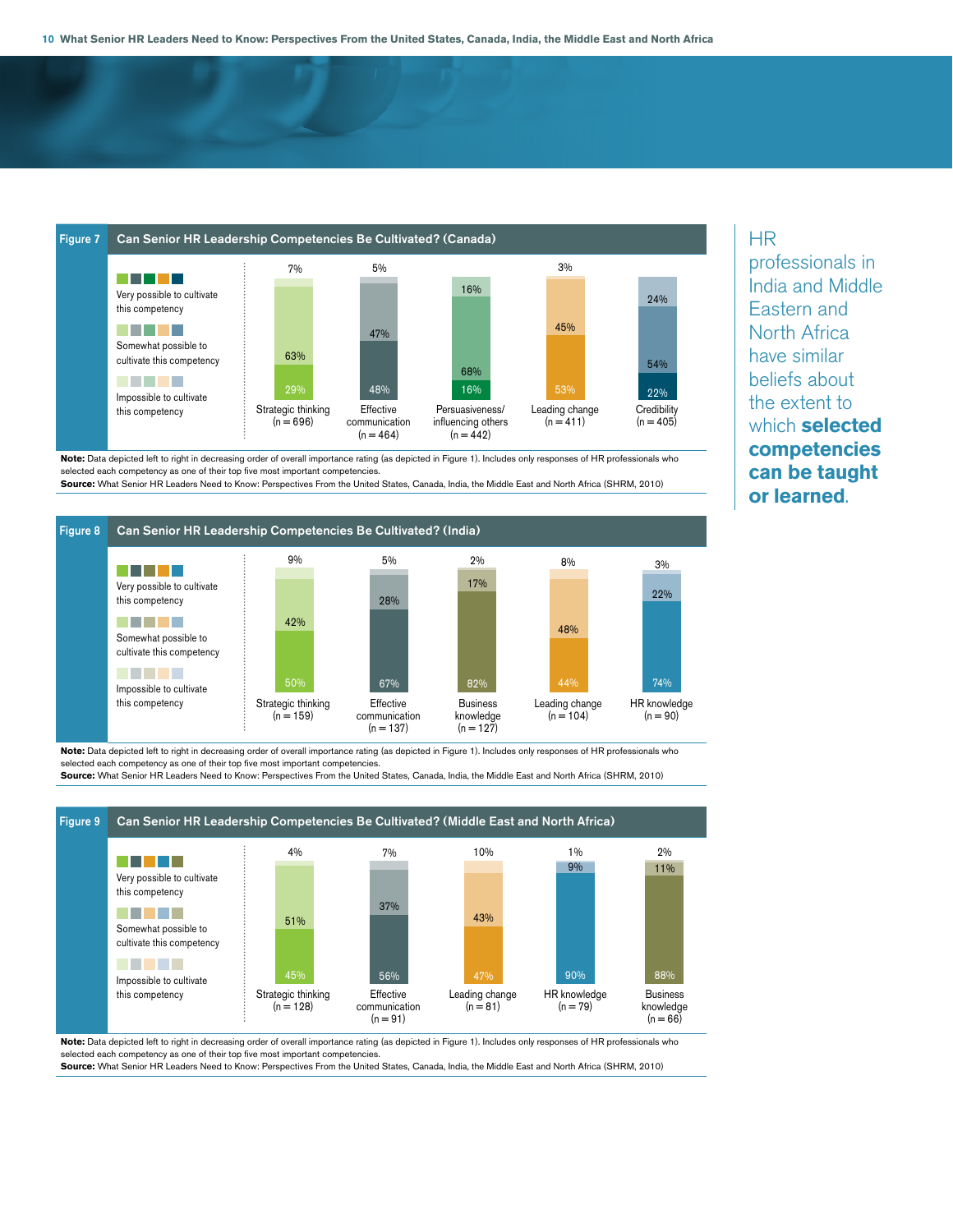Overwhelmingly, HR professionals in the United States felt that it was "very possible" to cultivate *HR knowledge* (Figure 6). This indicates that the vast majority of HR professionals in the United States believe that competency in *HR knowledge* is a function of learning and application, rather than an innate predisposition. By contrast, nearly two-thirds of U.S. HR professionals believed that *integrity* was innate to the individual. This may suggest U.S. HR professionals think that senior HR leaders must possess certain qualities that are integral to their character.

HR professionals in Canada tended to believe that their top five selected competencies for senior HR leaders were possible to cultivate. The two competencies that the largest proportions of HR professionals in Canada believed were "very possible" to cultivate were *leading change* and *effective communication*. The two competencies that the greatest percentages of HR professionals believed were impossible to cultivate were *credibility* and *persuasiveness/influencing others*. These data are shown in Figure 7.

Figures 8 and 9 depict beliefs of HR professionals in India and the Middle East and North Africa regarding the possibility of cultivating each of their top five competencies for senior HR leaders. Although there was some regional variation in the percentages of HR professionals who believed that various competencies were "very possible" to cultivate, "somewhat possible" to cultivate or "impossible" to cultivate, these differences were not significant. This would suggest that HR professionals in India and Middle Eastern and North Africa have similar beliefs about the extent to which selected competencies can be taught or learned.

#### **Leading Globally**

Not surprisingly, when HR professionals were asked about the most important competencies for senior HR leadership roles in global organizations, *global intelligence/global mindset* and *cross-cultural intelligence* rated in the top five for each of the four countries/regions included in the poll. This is consistent with SHRM's earlier research that found that senior HR leaders and the HR academic community rated *global mindset* as the

**Global intelligence/ global mindset** and **crosscultural intelligence** rated in the top five for each of the four countries/ regions included in the poll.

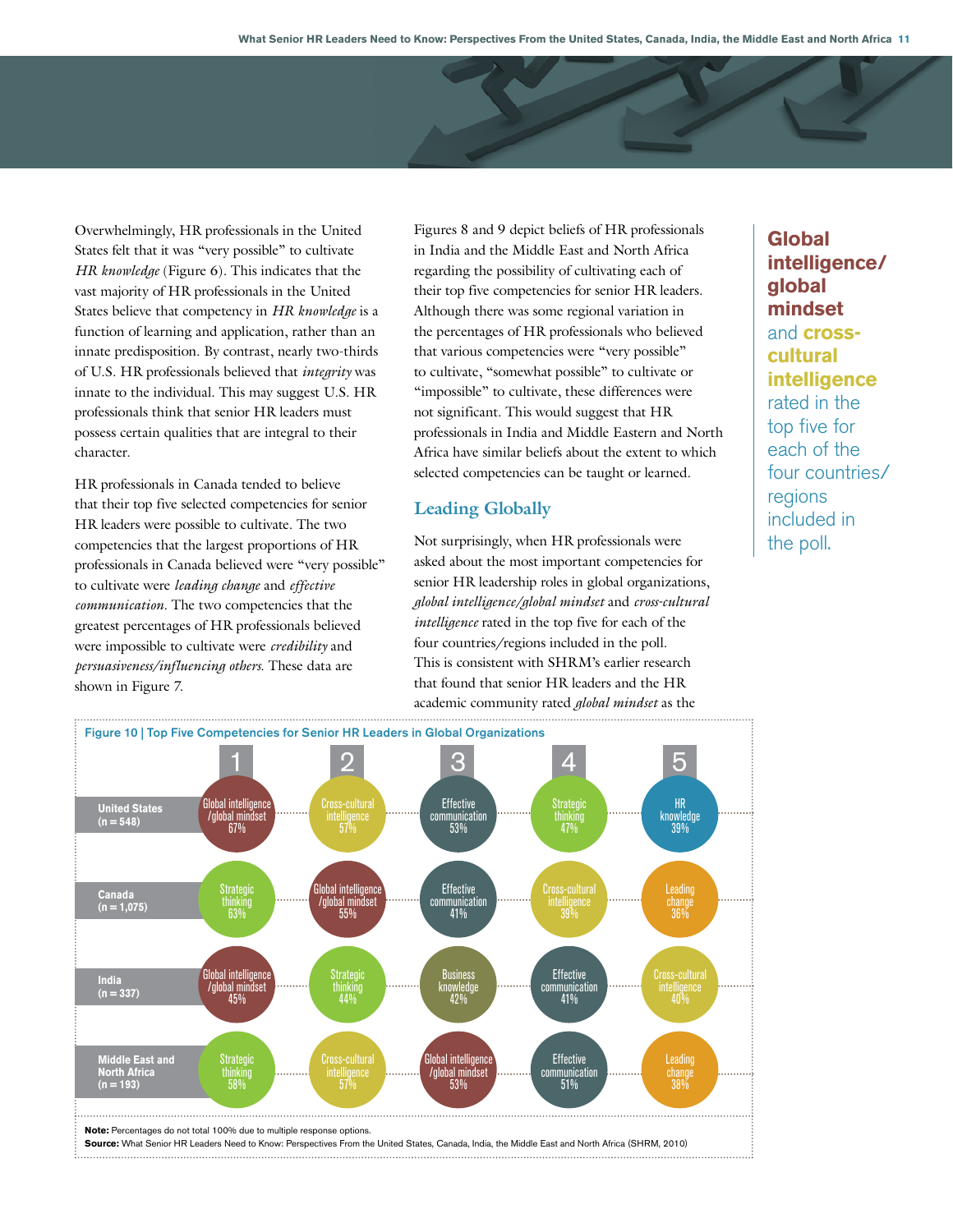most important competency for senior HR leaders in global roles and anticipated that having *global intelligence* would become even more salient for this advanced and influential group of HR professionals in the future due to increasing globalization. The top two overall competencies for senior HR leaders also made the top five global competencies list for each of the four countries/regions. These data are shown in Figure 10.

As depicted in Table 2, responses to the question of competencies required of senior HR leaders in global roles varied sharply by country/region. The only competencies for which differences among countries/regions were not identified were *integrity, organizational knowledge* and *critical/ analytical thinking*. Among the key differences: HR professionals in the United States were more

likely than their counterparts in the other three regions, and HR professionals in Canada were more likely than HR professionals in India, to rate *global intelligence/global mindset* as a top competency of senior HR leaders in organizations that operate globally. Interestingly, HR professionals in Canada and the Middle East and North Africa were more likely than those in the United States or India to place *strategic thinking* among the top competencies required for senior HR leaders to be successful in global roles. It is possible that the understanding of the magnitude of the knowledge and skills shift required of HR leaders to go from domestically focused to globally focused operations may be a factor in how respondents from each of the countries/regions rated the importance of various competencies for global roles.

| Top Competencies for Senior HR Leaders in Global Organizations |                                               |                         |                      |                                                              |                                                                                       |  |  |  |
|----------------------------------------------------------------|-----------------------------------------------|-------------------------|----------------------|--------------------------------------------------------------|---------------------------------------------------------------------------------------|--|--|--|
|                                                                | <b>United</b><br><b>States</b><br>$(n = 548)$ | Canada<br>$(n = 1.075)$ | India<br>$(n = 337)$ | <b>Middle East and</b><br><b>North Africa</b><br>$(n = 193)$ | <b>Differences by Country</b>                                                         |  |  |  |
| Global intelligence/global mindset                             | 67%                                           | 55%                     | 45%                  | 53%                                                          | United States, Canada > India<br>United States > Canada, Middle East and North Africa |  |  |  |
| Cross-cultural intelligence                                    | 57%                                           | 39%                     | 40%                  | 57%                                                          | United States, Middle East and North Africa > Canada, India                           |  |  |  |
| Effective communication                                        | 53%                                           | 41%                     | 41%                  | 51%                                                          | United States > Canada, India                                                         |  |  |  |
| Strategic thinking                                             | 47%                                           | 63%                     | 44%                  | 58%                                                          | Canada. Middle East and North Africa > India<br>Canada > United States                |  |  |  |
| HR knowledge                                                   | 39%                                           | 27%                     | 23%                  | 31%                                                          | United States > Canada, India                                                         |  |  |  |
| Business knowledge                                             | 29%                                           | 28%                     | 42%                  | 33%                                                          | India > United States, Canada                                                         |  |  |  |
| <b>Ethical behavior</b>                                        | 24%                                           | 17%                     | 19%                  | 17%                                                          | United States > Canada, India                                                         |  |  |  |
| Flexibility/adaptability                                       | 22%                                           | 21%                     | 31%                  | 25%                                                          | India > United States, Canada                                                         |  |  |  |
| Shaping organizational culture                                 | 22%                                           | 29%                     | 28%                  | 21%                                                          | Canada > United States                                                                |  |  |  |
| Integrity                                                      | 21%                                           | 19%                     | 18%                  | 19%                                                          |                                                                                       |  |  |  |
| Organizational knowledge                                       | 21%                                           | 20%                     | 16%                  | 19%                                                          |                                                                                       |  |  |  |
| Credibility                                                    | 20%                                           | 29%                     | 16%                  | 18%                                                          | Canada > Untied States, India, Middle East and North Africa                           |  |  |  |
| Critical/analytical thinking                                   | 19%                                           | 17%                     | 18%                  | 18%                                                          |                                                                                       |  |  |  |
| Leading change                                                 | 19%                                           | 36%                     | 34%                  | 38%                                                          | Canada, India, Middle East and North Africa > United States                           |  |  |  |
| Persuasiveness/influencing others                              | 12%                                           | 35%                     | 23%                  | 11%                                                          | Canada, India > United States, Middle East and North Africa<br>Canada > India         |  |  |  |
| Results orientation/drive for<br>performance                   | 11%                                           | 12%                     | 28%                  | 19%                                                          | India, Middle East and North Africa > United States<br>India > Canada                 |  |  |  |
| Coaching/developing others                                     | 10%                                           | 10%                     | 25%                  | 15%                                                          | India > United States, Canada, Middle East and North Africa                           |  |  |  |
| Technological savvy                                            | 7%                                            | 2%                      | 11%                  | 8%                                                           | United States, India, Middle East and North Africa > Canada                           |  |  |  |

**Note:** Columns sorted in descending order by U.S. data. Percentages do not total 100% due to multiple response options. **Source:** What Senior HR Leaders Need to Know: Perspectives From the United States, Canada, India, the Middle East and North Africa (SHRM, 2010)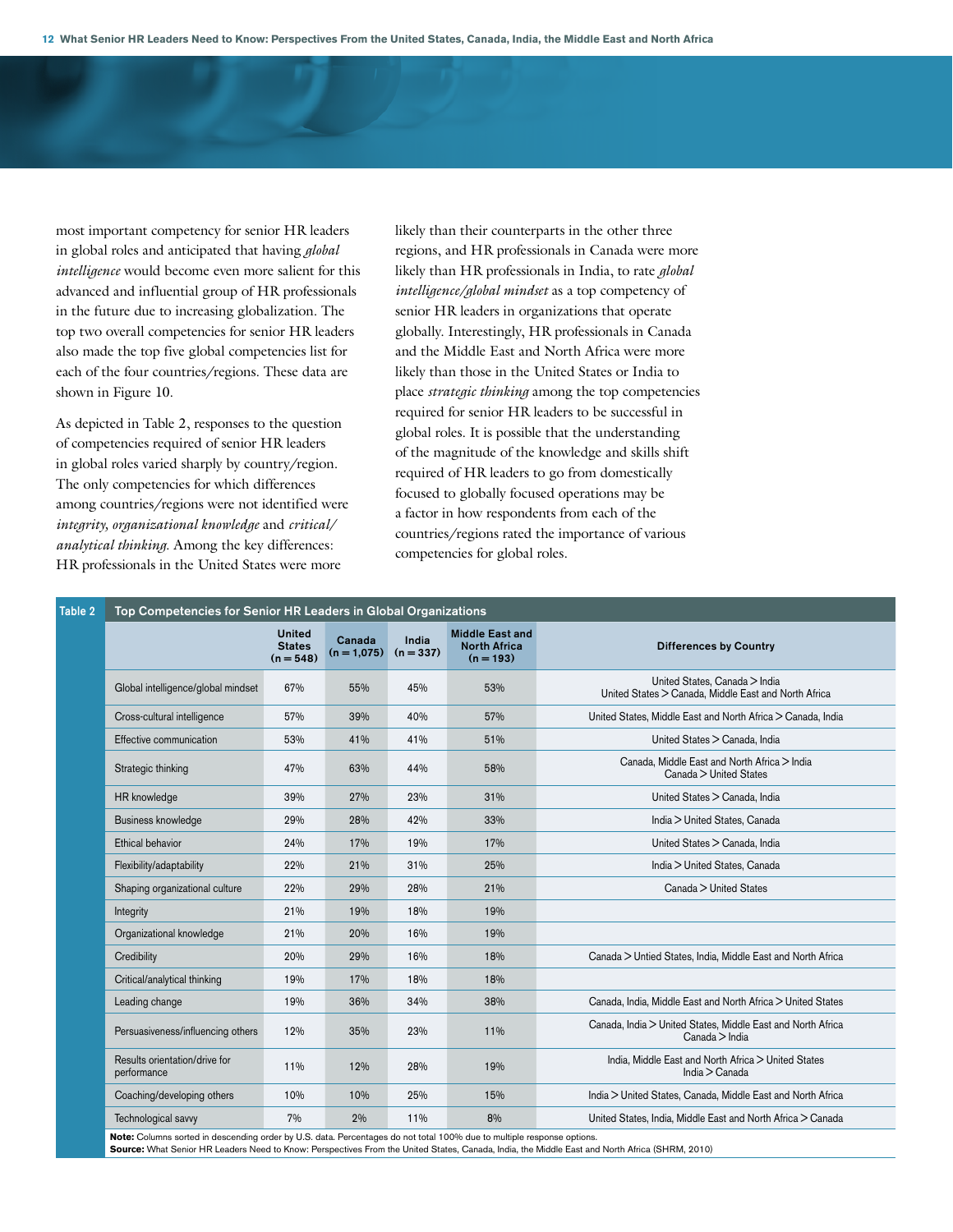### **HR Leadership in Times of Economic Crises**

Recent years have seen a worldwide economic downturn. According to a recent SHRM publication, "In today's business world, the interconnectedness of the global economy means that economic struggles in one part of the world inevitably reverberate to other countries. Nearly four out of 10 companies indicated that the volatility in the world financial markets directly affected them.3 " Although the financial outlook is improving as countries' economies begin to recover (and indeed, there is prevalent belief that India's economy has already recovered), there will be lasting effects on how organizations around the world conduct business. The impact on organizational revenues and funding for staffing, HR initiatives and operational strategies as a result of the sudden and severe economic decline created many challenges within organizations, but it also provided valuable lessons about successfully leading organizations through lean financial times. Which knowledge, skills,

abilities and other qualities stand out for successful senior HR leaders in turbulent economies? The top three responses were shared across all four countries/ regions, although there were differences in position within the top three competencies. According to HR professionals in the United States, Canada, India and the Middle East and North Africa, the three most important competencies for senior HR leaders during a financial crisis are *effective communication, strategic thinking* and *leading change* (Figure 11).

Table 3 shows the numerous differences among the four countries/regions in perceptions of the competencies that stand out most for senior HR leaders during an economic downturn. *Leading change* was the only competency of the top three most important competencies for which differences among countries/regions were not identified, with more than one-third of respondents from each area placing this competency among the most important for senior HR leaders in turbulent financial situations.

The three most important competencies for senior HR leaders during a financial crisis are **effective communication**, **strategic thinking** and **leading change**.

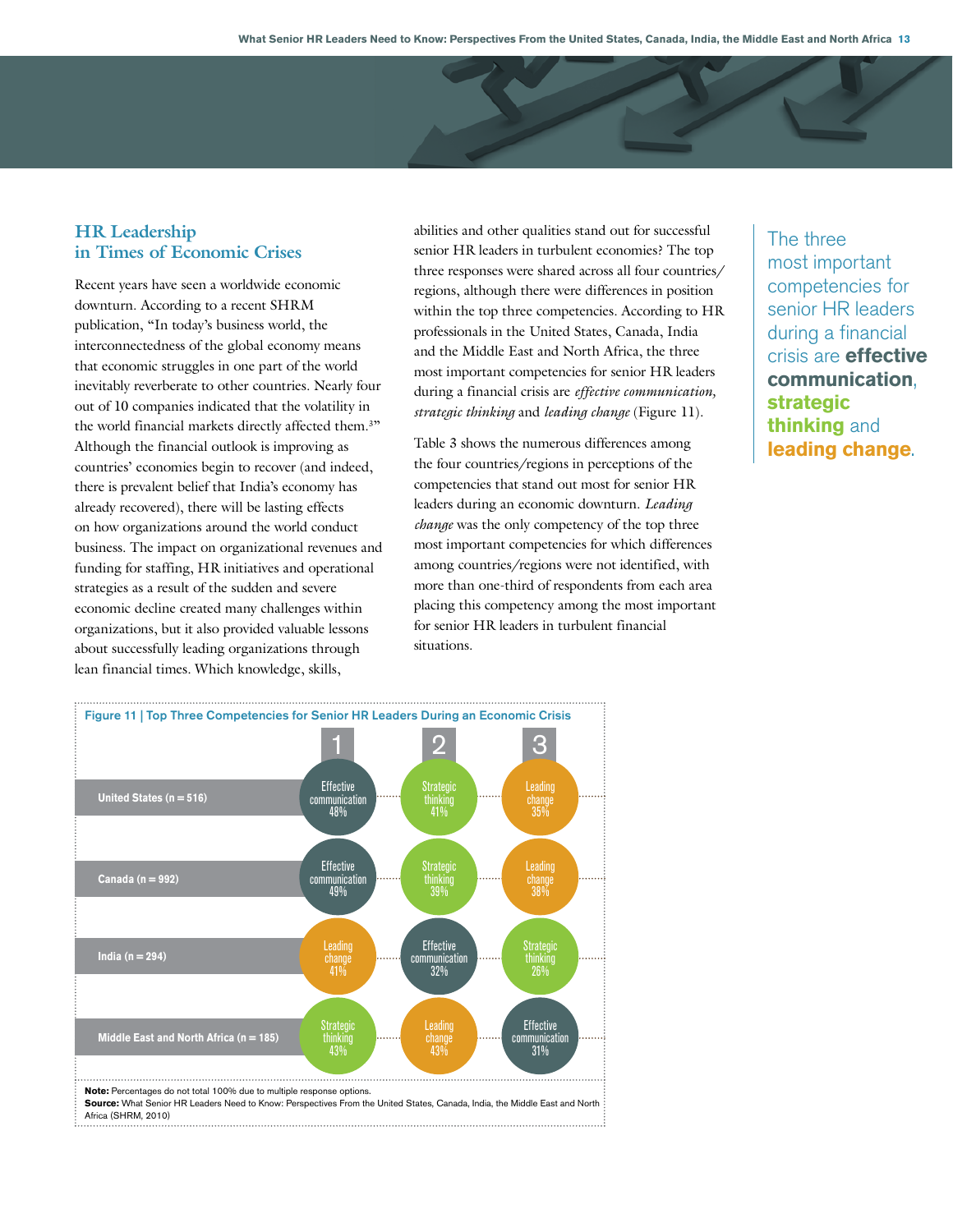| Table 3 | Top Competencies for Senior HR Leaders During an Economic Crisis |                                     |                       |                      |                                                              |                                                                        |  |
|---------|------------------------------------------------------------------|-------------------------------------|-----------------------|----------------------|--------------------------------------------------------------|------------------------------------------------------------------------|--|
|         |                                                                  | <b>United States</b><br>$(n = 516)$ | Canada<br>$(n = 992)$ | India<br>$(n = 294)$ | <b>Middle East and</b><br><b>North Africa</b><br>$(n = 185)$ | <b>Differences by Country</b>                                          |  |
|         | Effective communication                                          | 48%                                 | 49%                   | 32%                  | 31%                                                          | United States, Canada > India, Middle East and<br>North Africa         |  |
|         | Strategic thinking                                               | 41%                                 | 39%                   | 26%                  | 43%                                                          | United States, Canada, Middle East and North<br>Africa > India         |  |
|         | Leading change                                                   | 35%                                 | 38%                   | 41%                  | 43%                                                          |                                                                        |  |
|         | Flexibility/adaptability                                         | 25%                                 | 28%                   | 19%                  | 29%                                                          | Canada > India                                                         |  |
|         | <b>Ethical behavior</b>                                          | 22%                                 | 12%                   | 13%                  | 12%                                                          | United States > Canada, India, Middle East and<br>North Africa         |  |
|         | Integrity                                                        | 21%                                 | 18%                   | 15%                  | 12%                                                          | United States > Middle East and North Africa                           |  |
|         | Business knowledge                                               | 20%                                 | 15%                   | 20%                  | 24%                                                          | Middle East and North Africa > Canada                                  |  |
|         | Credibility                                                      | 20%                                 | 24%                   | 16%                  | 15%                                                          | Canada > India, Middle East and North Africa                           |  |
|         | Critical/analytical thinking                                     | 18%                                 | 14%                   | 21%                  | 23%                                                          | India, Middle East and North Africa > Canada                           |  |
|         | Results orientation/drive for performance                        | 10%                                 | 10%                   | 24%                  | 24%                                                          | India, Middle East and North Africa > United States,<br>Canada         |  |
|         | HR knowledge                                                     | 8%                                  | 5%                    | 2%                   | 6%                                                           | United States > Canada, India                                          |  |
|         | Organizational knowledge                                         | 8%                                  | 8%                    | 5%                   | 9%                                                           |                                                                        |  |
|         | Persuasiveness/influencing others                                | 7%                                  | 20%                   | 16%                  | 10%                                                          | Canada, India > United States<br>Canada > Middle East and North Africa |  |
|         | Coaching/developing others                                       | 6%                                  | 4%                    | 13%                  | 4%                                                           | India > United States, Canada, Middle East and<br>North Africa         |  |
|         | Global intelligence/global mindset                               | 6%                                  | 8%                    | 20%                  | 15%                                                          | India, Middle East and North Africa > United States,<br>Canada         |  |
|         | Shaping organizational culture                                   | 6%                                  | 10%                   | 10%                  | 9%                                                           | Canada > United States                                                 |  |
|         | Cross-cultural intelligence                                      | 1%                                  | 0%                    | 4%                   | 1%                                                           | India > Canada                                                         |  |
|         | Technological savvy                                              | 0%                                  | 0%                    | 4%                   | 1%                                                           | India > United States, Canada                                          |  |

**Note:** Columns sorted in descending order by U.S. data. Percentages do not total 100% due to multiple response options. Blank cells indicate that statistically significant differences were not found.<br>**Source:** What Senior HR Leaders Need to Know: Perspectives From the United States, Canada, India, the Middle East and North Africa (SHRM, 2010)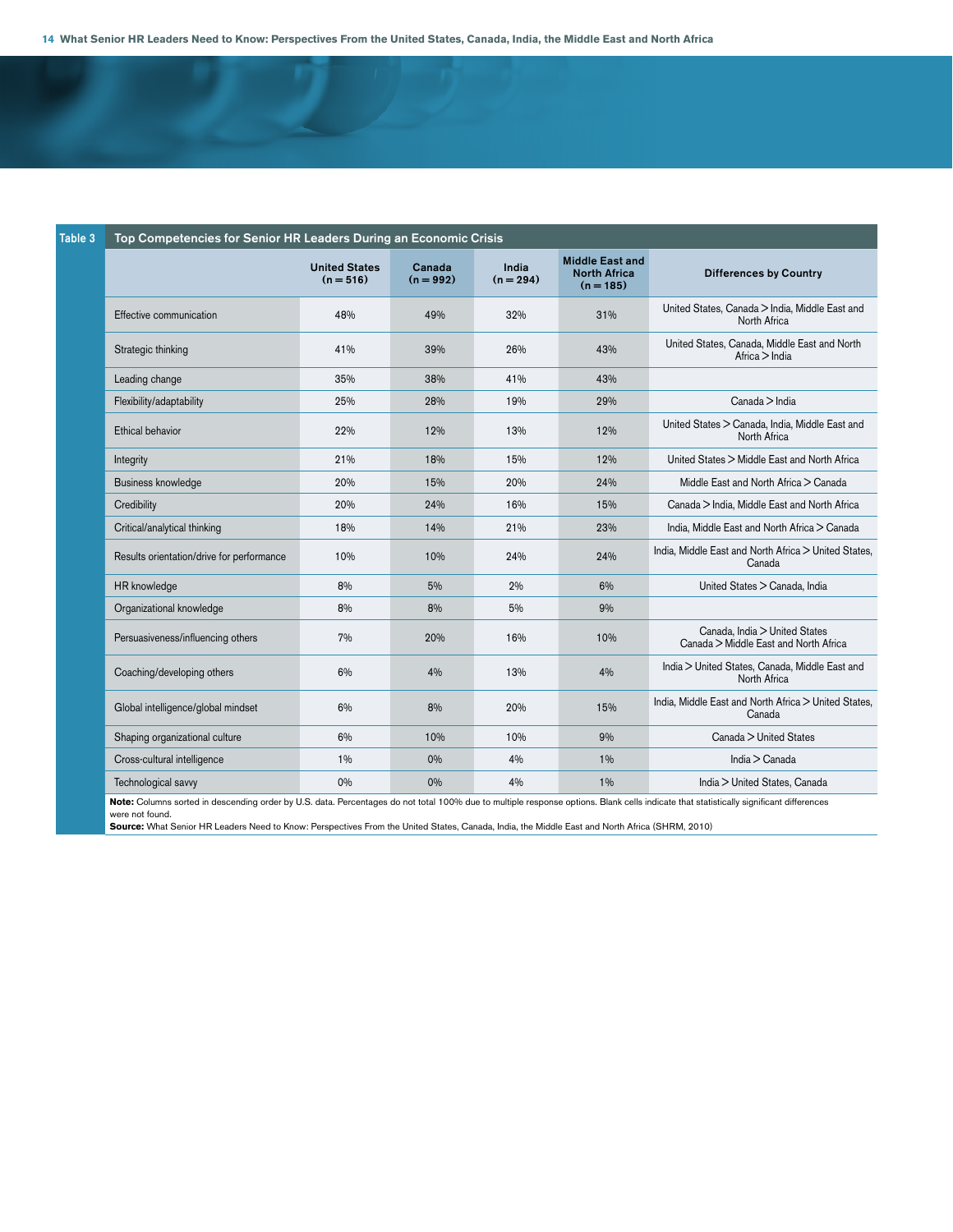# **Conclusions**

In order to successfully meet the demands of their roles, senior HR leaders must not only be keenly aware of the knowledge, skills, abilities and other qualities required of them now, but also have an understanding of how those requirements may change in the future. This research found that *effective communication* and *strategic thinking* were the top two competencies for senior HR leaders across all of the countries/regions that participated in the poll. Moreover, these competencies are expected to become increasingly salient five years into the future. Senior HR professionals and those who aspire to advanced HR positions should take measures to cultivate and enhance the competencies expected of elite levels of HR.

Further, as the workplace becomes increasingly globalized, senior HR leaders must develop the competencies required of advanced HR roles in other countries and regions of the world. According to HR professionals in each of the four countries/regions that participated in this poll, *global intelligence/ global mindset, cross-cultural intelligence, effective communication* and *strategic thinking* were among the top five competencies for senior HR leaders

operating in global organizations. This bodes well for senior HR professionals who are moving to multinational corporations or expatriate assignments, as it suggests that acclimation to these roles may not require dramatic shifts in paradigm since there are commonly understood expectations and commonly held views about HR leadership in businesses operating in other countries or regions. Future research into senior HR leadership competencies should focus on obtaining the perspectives of additional countries/regions, especially emerging markets where HR and/or industrialization are just starting to take root.

The substantial overlap of views about competencies among participants in this research indicates that despite any differences among countries/regions in the tactical side of HR functions, there is consistency about how high-level HR positions are viewed in terms of the competencies required for success. The business community and HR professionals worldwide may be coming to a global consensus about standards for senior-level leaders of the HR profession.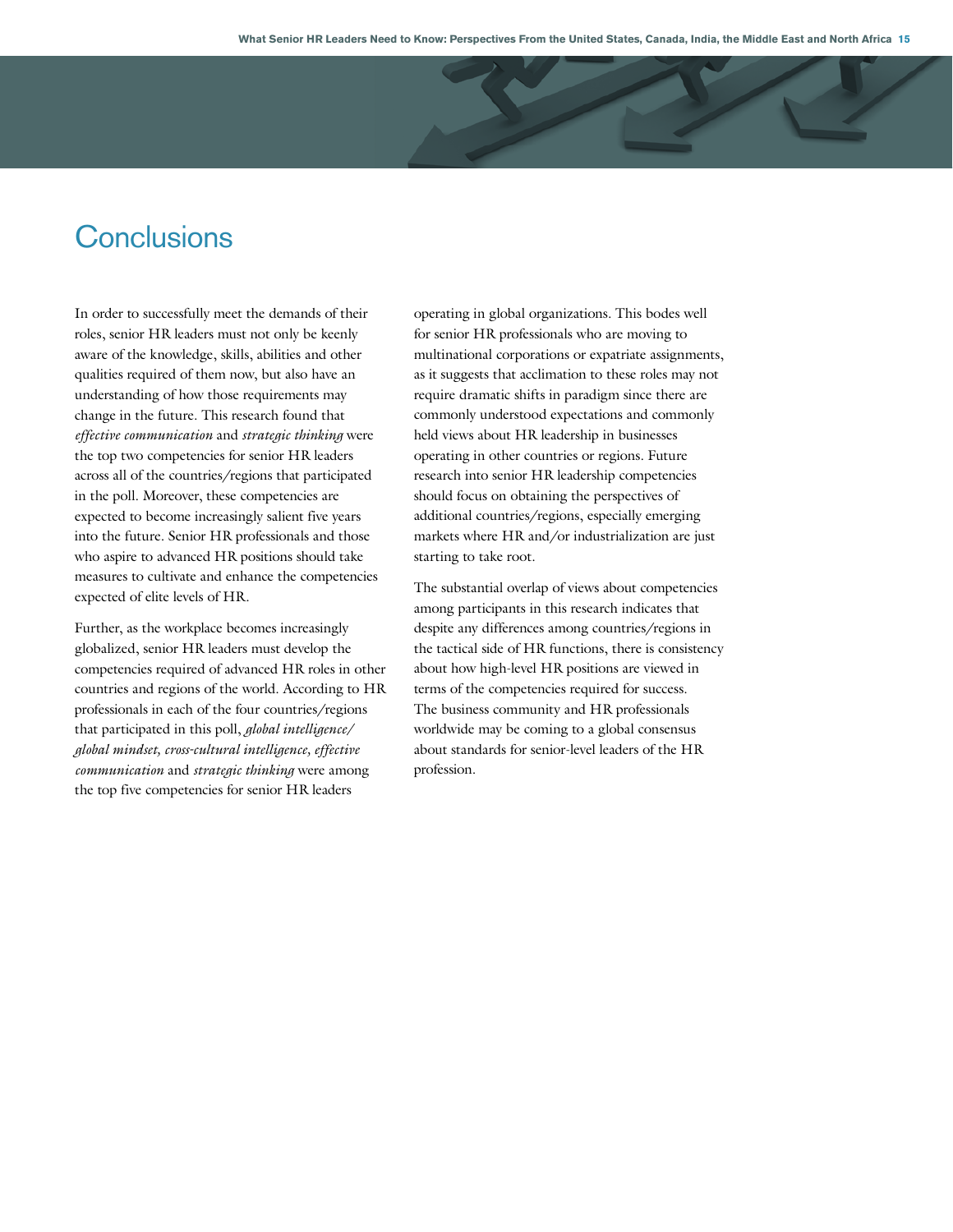# **Methodology**

The 2009 SHRM HR Leadership Competencies Poll was conducted among HR professionals employed by organizations operating in the United States, Canada, India, and the Middle East and North Africa. SHRM partnered with CCHRA, an HR organization in Canada, to collect survey data from HR professionals employed by organizations located in that country. SHRM India, a wholly owned subsidiary of SHRM, organized data collection among HR professionals in India. The survey instrument for HR professionals in each of the countries included questions regarding the most important competencies for senior HR leaders and beliefs about future importance and cultivability of these competencies. The survey instrument for French-speaking HR professionals in Canada was provided in French by CCHRA.

A sample of U.S.-based HR professionals was randomly selected from SHRM's membership database, which included approximately 250,000 individual members at the time the poll was conducted. Only members who had not participated in a SHRM survey or poll in the last six months were included in the U.S. sampling frame. Members who were students, consultants, academics, located internationally or who had no e-mail address on file were excluded from the U.S. sampling frame. In June 2009, an e-mail that included a hyperlink to the SHRM HR Leadership Competencies poll4 was sent to 3,000 randomly selected SHRM members. Of these, 2,421 e-mails were successfully delivered to respondents, and 566 HR professionals responded, yielding a response rate of 23%. The poll was accessible for a period of two weeks, and two e-mail reminders and a fax reminder were sent to nonrespondents in an effort to increase response rates.

The sample of HR professionals was generally representative of the SHRM membership population, although there were some differences by staff size of respondents' organizations.5

SHRM's partnering organization in Canada, CCHRA, sent the poll invitation through eight of its provincial associations. Members of the provincial associations were contacted by e-mail beginning in August 2009. Most of the provincial associations sent at least one e-mail reminder or follow-up mailing during the data collection phase. Further, to ensure adequate representation of HR professionals in Ontario, SHRM e-mailed the poll link to its members in that province. Overall, 1,137 HR professionals in Canada completed the poll.

SHRM India provided contact information for 3,355 HR professionals in India who had relationships with SHRM through membership, event attendance or other contact with SHRM India operations. Beginning in August 2009, this population was contacted by e-mail with an invitation to participate in the online poll, and 1,018 e-mails were successfully delivered. Five e-mail reminders were sent during the data collection phase, which lasted 11 weeks. Further, SHRM India placed a link to the online poll on its web site and distributed hard copies of the poll instrument to attendees at two HR events in October 2009. Overall, 383 HR professionals in India participated in the poll.

The population of Middle East and North Africabased HR professionals was drawn from SHRM's membership database. This sample included members who reside in countries including, but not limited to, Saudi Arabia, the United Arab Emirates, Kuwait, Jordan, Oman, Libya and Egypt. In February 2009, an e-mail that included a hyperlink to the SHRM HR Leadership Competencies Poll was sent to 674 SHRM members in Middle Eastern and North African countries. Of these, 630 e-mails were successfully delivered, and 196 HR professionals participated, yielding a response rate of 31%. The survey was accessible for a period of five weeks, and four e-mail reminders were sent to nonrespondents in an effort to increase response rates.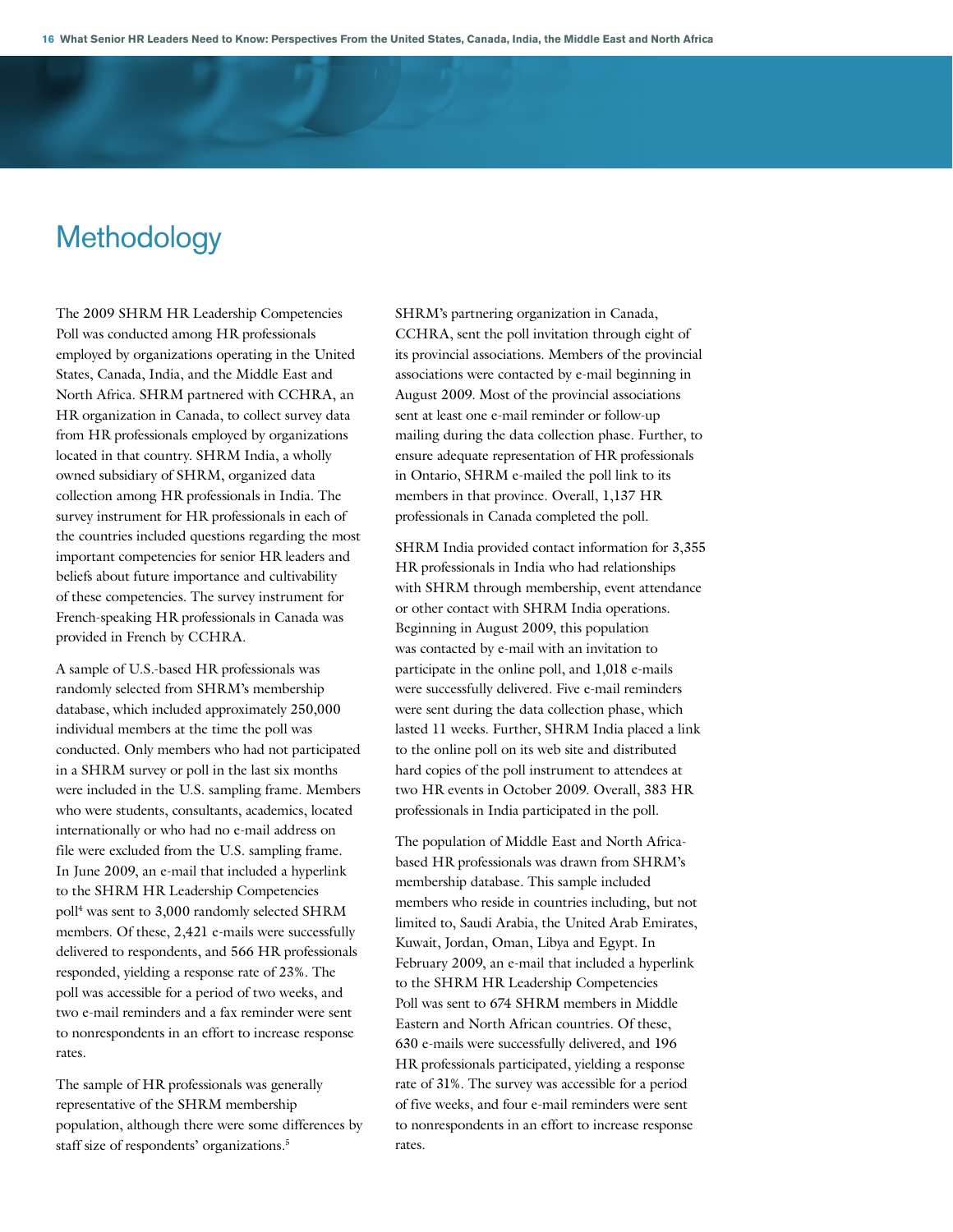#### **Notations**

**Differences:** Conventional statistical methods were used to determine if observed differences were statistically significant (i.e., there is a small likelihood that the differences occurred by chance). Therefore, in most cases, only results that were significant are included, unless otherwise noted. It is also important to note that in some cases, data may be discussed in the text of this report but not presented in an accompanying figure or table.

**Tables:** Unless otherwise noted in a specific table, the following are applicable to data depicted in tables throughout this report:

- x Percentages for a question or a response option may not total 100% due to rounding.
- The sample size is based on the actual number of respondents who answered the question using the response options provided.

**Figures:** Unless otherwise noted in a specific figure, percentages for a question may not total 100% due to rounding.

**Generalization of results:** As with any research, readers should exercise caution when generalizing results and take individual circumstances and experiences into consideration when making decisions based on these data. While SHRM is confident in its research, it is prudent to understand that the results presented in this report are only truly representative of the sample of HR professionals responding to the poll.

**Number of respondents:** The number of respondents (indicated by "n" in figures and tables) varies from table to table and figure to figure because some respondents did not answer all of the questions. Individuals may not have responded to a poll question because the question or some of its parts were not applicable or because the requested

data were unavailable. This also accounts for the varying number of responses within each table or figure.

#### **Confidence level and margin of error:** A

confidence level and margin of error give readers some measure of how much they can rely on survey responses to represent all SHRM members. Given the level of response to the survey, SHRM Research is 95% confident that responses given by responding U.S.-based HR professionals can be applied to all SHRM members in the United States, in general, with a margin of error of approximately 4%. For example, 59% of the responding U.S.-based HR professionals reported that effective communication was among the five most important competencies for senior HR leaders. With a 4% margin of error, the reader can be 95% certain that between 55% and 63% of SHRM members in the United States would rate effective communication as an important competency for senior HR leaders. It is important to know that as the sample size decreases, the margin of error increases.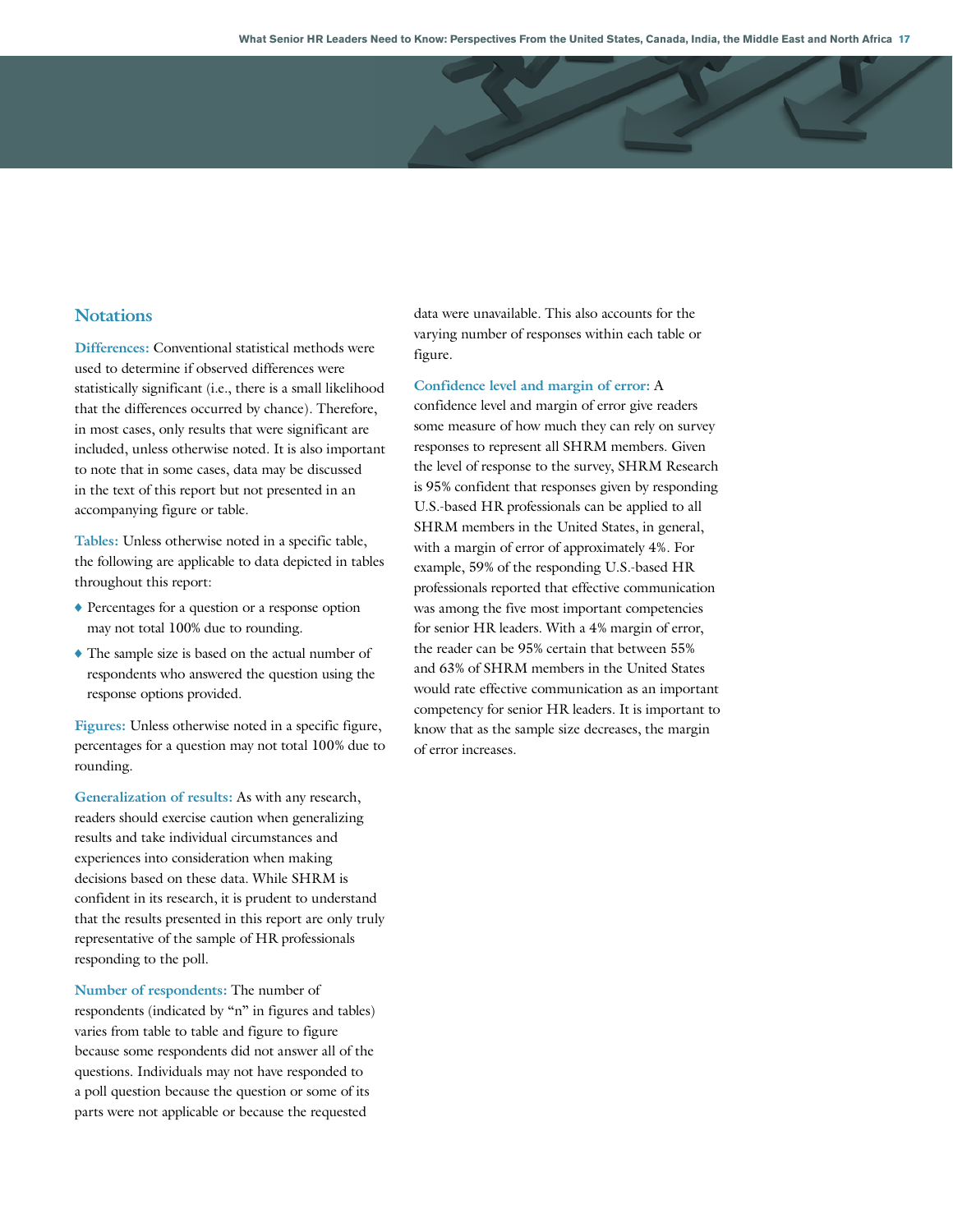# **Demographics**

| <b>Organization Staff Size</b> |                                     |                       |                      |                                                    |  |
|--------------------------------|-------------------------------------|-----------------------|----------------------|----------------------------------------------------|--|
|                                | <b>United States</b><br>$(n = 510)$ | Canada<br>$(n = 954)$ | India<br>$(n = 292)$ | <b>Middle East and North Africa</b><br>$(n = 180)$ |  |
| Small (1 to 99 employees)      | 29%                                 | 24%                   | 24%                  | 17%                                                |  |
| Medium (100 to 499 employees)  | 41%                                 | 36%                   | 29%                  | 31%                                                |  |
| Large (500 or more employees)  | 30%                                 | 40%                   | 47%                  | 52%                                                |  |

| <b>Organization Sector</b> |                                     |                       |                      |                                                    |  |
|----------------------------|-------------------------------------|-----------------------|----------------------|----------------------------------------------------|--|
|                            | <b>United States</b><br>$(n = 515)$ | Canada<br>$(n = 984)$ | India<br>$(n = 308)$ | <b>Middle East and North Africa</b><br>$(n = 185)$ |  |
| Publicly owned for-profit  | 24%                                 | 21%                   | 21%                  | 19%                                                |  |
| Privately owned for-profit | 46%                                 | 48%                   | 68%                  | 58%                                                |  |
| Nonprofit                  | 19%                                 | 8%                    | 2%                   | 7%                                                 |  |
| Government                 | 8%                                  | 18%                   | 3%                   | 10%                                                |  |
| Other                      | 2%                                  | 6%                    | 5%                   | 5%                                                 |  |

| <b>Multinational Operations</b> |                                     |                       |                      |                                                    |  |
|---------------------------------|-------------------------------------|-----------------------|----------------------|----------------------------------------------------|--|
|                                 | <b>United States</b><br>$(n = 510)$ | Canada<br>$(n = 981)$ | India<br>$(n = 303)$ | <b>Middle East and North Africa</b><br>$(n = 182)$ |  |
| Single-country operations only  | 68%                                 | 63%                   | 40%                  | 30%                                                |  |
| Multinational operations        | 32%                                 | 37%                   | 60%                  | 70%                                                |  |

| <b>Canadian Province</b>                                           |                        |
|--------------------------------------------------------------------|------------------------|
|                                                                    | Overall<br>$(n = 989)$ |
| British Columbia Human Resources Management Association (BCHRMA)   | 2%                     |
| Human Resources Institute of Alberta (HRIA)                        | $1\%$                  |
| Saskatchewan Association of Human Resource Professionals (SAHRP)   | 16%                    |
| Human Resources Management Association of Manitoba (HRMAM)         | 0%                     |
| Human Resources Professionals Association (HRPA)                   | 7%                     |
| Ordre des conseillers en ressources humaines agréés                | 67%                    |
| Human Resources Association of New Brunswick (HRANB)               | 0%                     |
| Human Resources Association of Nova Scotia (HRANS)                 | 4%                     |
| Human Resources Professionals of Newfoundland and Labrador (HRPNL) | 2%                     |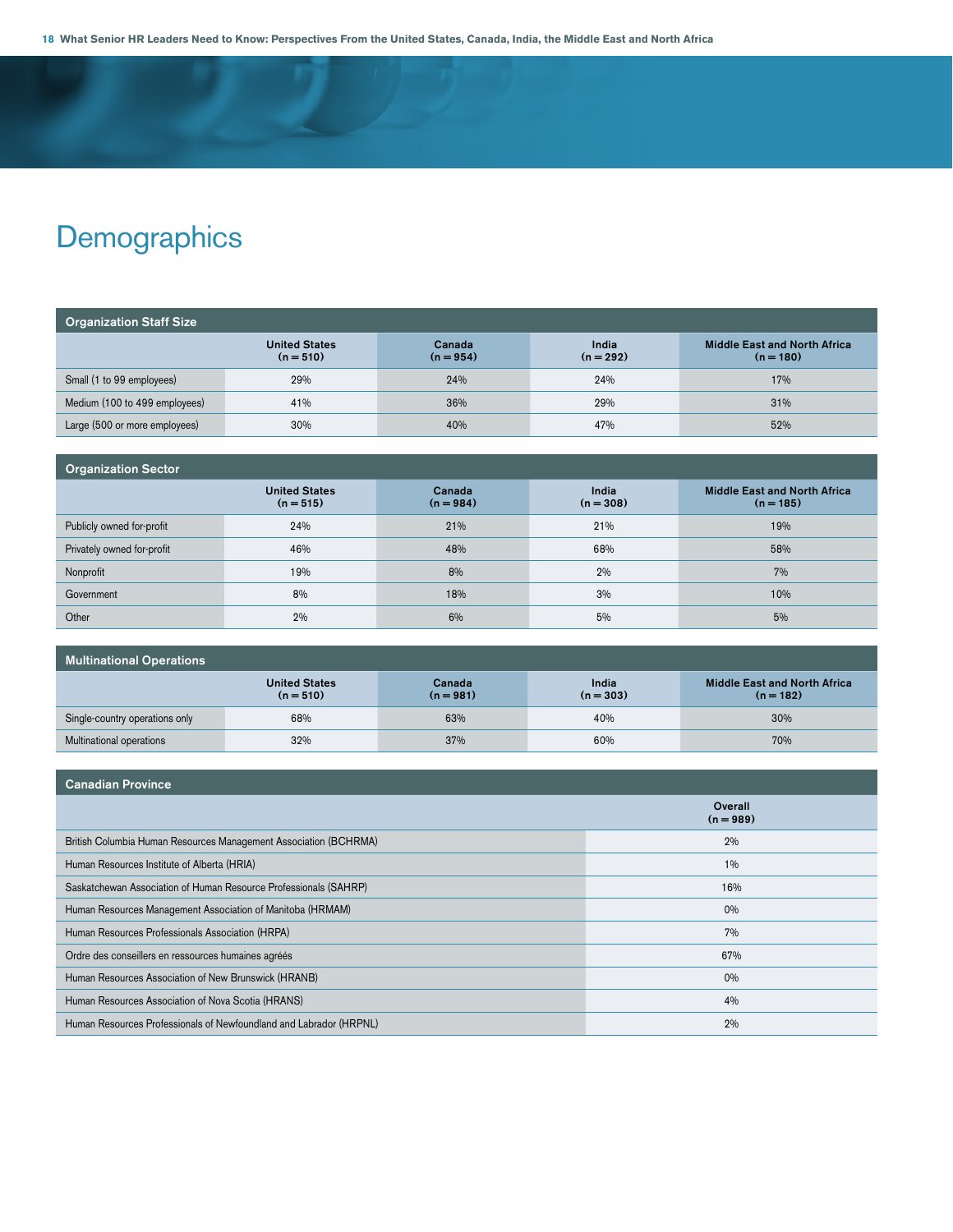**What Senior HR Leaders Need to Know: Perspectives From the United States, Canada, India, the Middle East and North Africa 19**

| <b>Organization Industry</b>                                                                      |                                     |                       |                      |                                                              |
|---------------------------------------------------------------------------------------------------|-------------------------------------|-----------------------|----------------------|--------------------------------------------------------------|
|                                                                                                   | <b>United States</b><br>$(n = 515)$ | Canada<br>$(n = 986)$ | India<br>$(n = 308)$ | <b>Middle East and</b><br><b>North Africa</b><br>$(n = 185)$ |
| Arts, entertainment, recreation                                                                   | 1%                                  | 3%                    | 2%                   | $1\%$                                                        |
| Association-professional/trade                                                                    | 1%                                  | 2%                    | 0%                   | 0%                                                           |
| <b>Biotech</b>                                                                                    | 8%                                  | 1%                    | 0%                   | 0%                                                           |
| Construction, mining, oil and gas                                                                 | 5%                                  | 5%                    | 6%                   | 16%                                                          |
| Consulting                                                                                        | 4%                                  | 10%                   | 19%                  | 13%                                                          |
| Educational services/education                                                                    | 7%                                  | 6%                    | 6%                   | 6%                                                           |
| Financial services (e.g., banking)                                                                | 5%                                  | 6%                    | 4%                   | 10%                                                          |
| Government/public administration-federal, state/local, tribal                                     | 6%                                  | 9%                    | 0%                   | 4%                                                           |
| Health care, social assistance (e.g., in-home care, nursing homes, EAP providers, hospices, etc.) | 13%                                 | 5%                    | 3%                   | 4%                                                           |
| High-tech                                                                                         | 3%                                  | 3%                    | 6%                   | 3%                                                           |
| Insurance                                                                                         | 4%                                  | 3%                    | 1%                   | 1%                                                           |
| Manufacturing                                                                                     | 18%                                 | 14%                   | 11%                  | 11%                                                          |
| Pharmaceutical                                                                                    | 0%                                  | 2%                    | 2%                   | 2%                                                           |
| Publishing, broadcasting, other media                                                             | $1\%$                               | 1%                    | 3%                   | 3%                                                           |
| Real estate, rental, leasing                                                                      | 1%                                  | 1%                    | 1%                   | 3%                                                           |
| Retail/wholesale trade                                                                            | 7%                                  | 6%                    | 2%                   | 4%                                                           |
| Services-accommodation, food and drinking places                                                  | 2%                                  | 1%                    | 2%                   | 2%                                                           |
| Services-professional, scientific, technical, legal, engineering                                  | 11%                                 | 8%                    | 15%                  | 5%                                                           |
| Other services (e.g., other nonprofit, church/religious organizations, etc.)                      | 5%                                  | 2%                    | 0%                   | $1\%$                                                        |
| Telecommunications                                                                                | 1%                                  | 2%                    | 5%                   | 5%                                                           |
| Transportation, warehousing (e.g., distribution)                                                  | 3%                                  | 3%                    | 1%                   | 3%                                                           |
| <b>Utilities</b>                                                                                  | 1%                                  | 2%                    | 1%                   | $1\%$                                                        |
| Other                                                                                             | 3%                                  | 3%                    | 11%                  | 4%                                                           |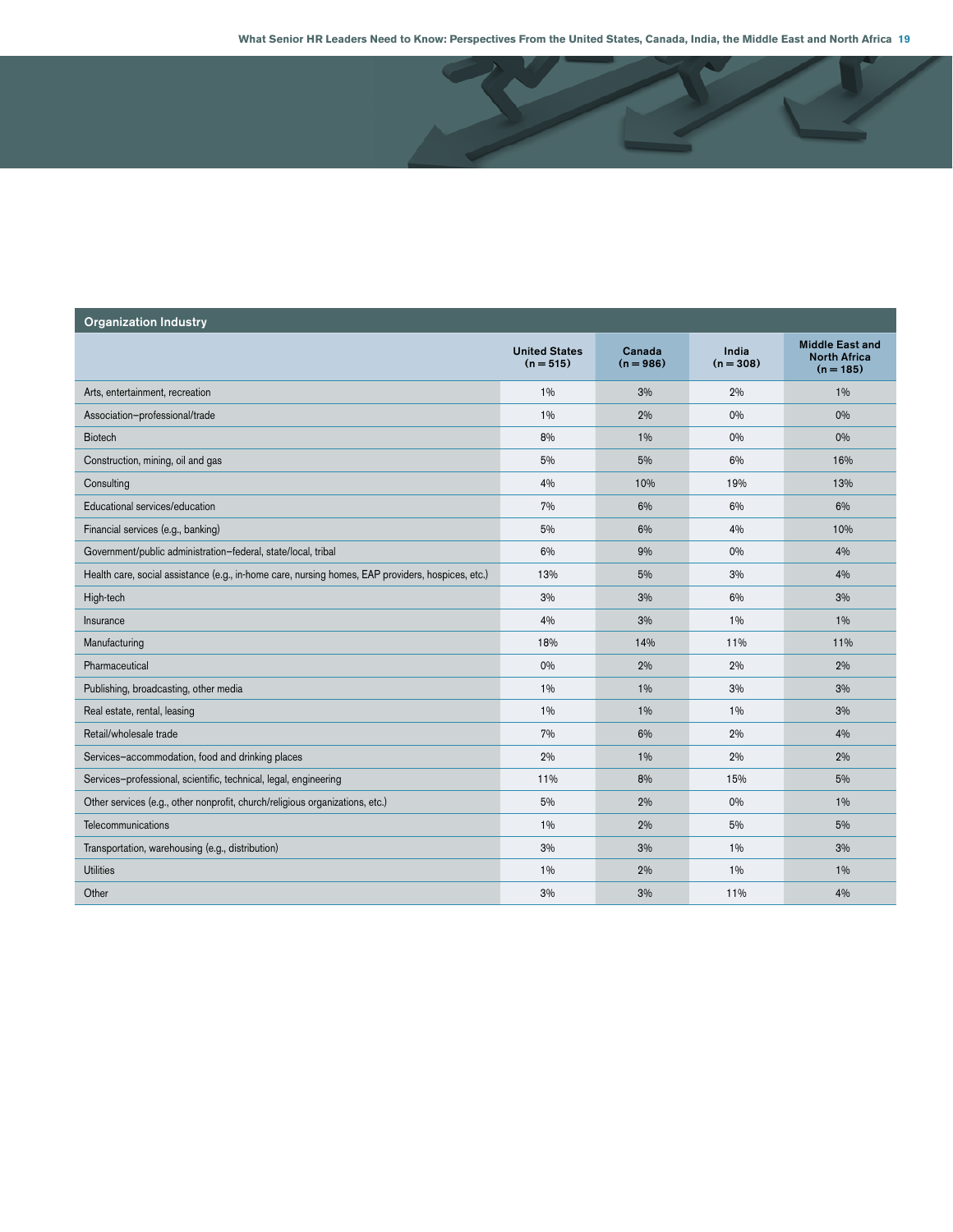# **Additional** SHRM Resources

Leading Now, Leading the Future: What Senior HR Leaders Need to Know (Executive Summary) www.shrm.org/Research/SurveyFindings/Articles /Pages/LeadingNowLeadingFuture.aspx

India: Building Sustainable Leadership Competency www.shrm.org/Research/Articles/Articles/Pages /IndiaBuildingCompetency.aspx

Communication Skills Most Important Job Candidate Qualification www.shrm.org/hrdisciplines /staffingmanagement/Articles/Pages /CommunicationSkillsMostImportant.aspx

### Basic, Applied Skills Deficiencies Threaten Workforce Competence www.shrm.org/hrdisciplines/orgempdev/articles /Pages/workforceSkillDeficiencies.aspx

#### Companies Doing Little to Close Leadership Gaps, Study Finds

www.shrm.org/hrdisciplines/orgempdev/articles /Pages/LeadershipCompetencies.aspx

#### Competencies (HR and General) Toolkit

www.shrm.org/TemplatesTools /AssessmentResources/HRCompetencyToolkit /Pages/default.aspx

# **Endnotes**

- <sup>1</sup> Society for Human Resource Management. (2009, March.) *Leading now, leading the future: What senior HR leaders need to know*. Alexandria, VA: Author.
- <sup>2</sup> Society for Human Resource Management. (2010, February.) SHRM poll: Financial challenges to the U.S. & global economy and their impact on organizations. Retrieved from www.shrm.org /surveys.
- <sup>3</sup> Society for Human Resource Management. (2009, June.) The impact of the U.S. and global economic decline on businesses. Retrieved from www.shrm. org/Research/SurveyFindings/Articles/Pages /TheImpactoftheUSandglobal.aspx.
- <sup>4</sup> The SHRM HR Leadership Competencies Poll instrument is available upon request by contacting the SHRM Survey Program at surveys@shrm.org or by phone at 703-535-6301.
- <sup>5</sup> Compared with the general SHRM membership, more HR professionals in the sample were from small- and medium-staff-sized organizations and fewer from large-staff-sized organizations.